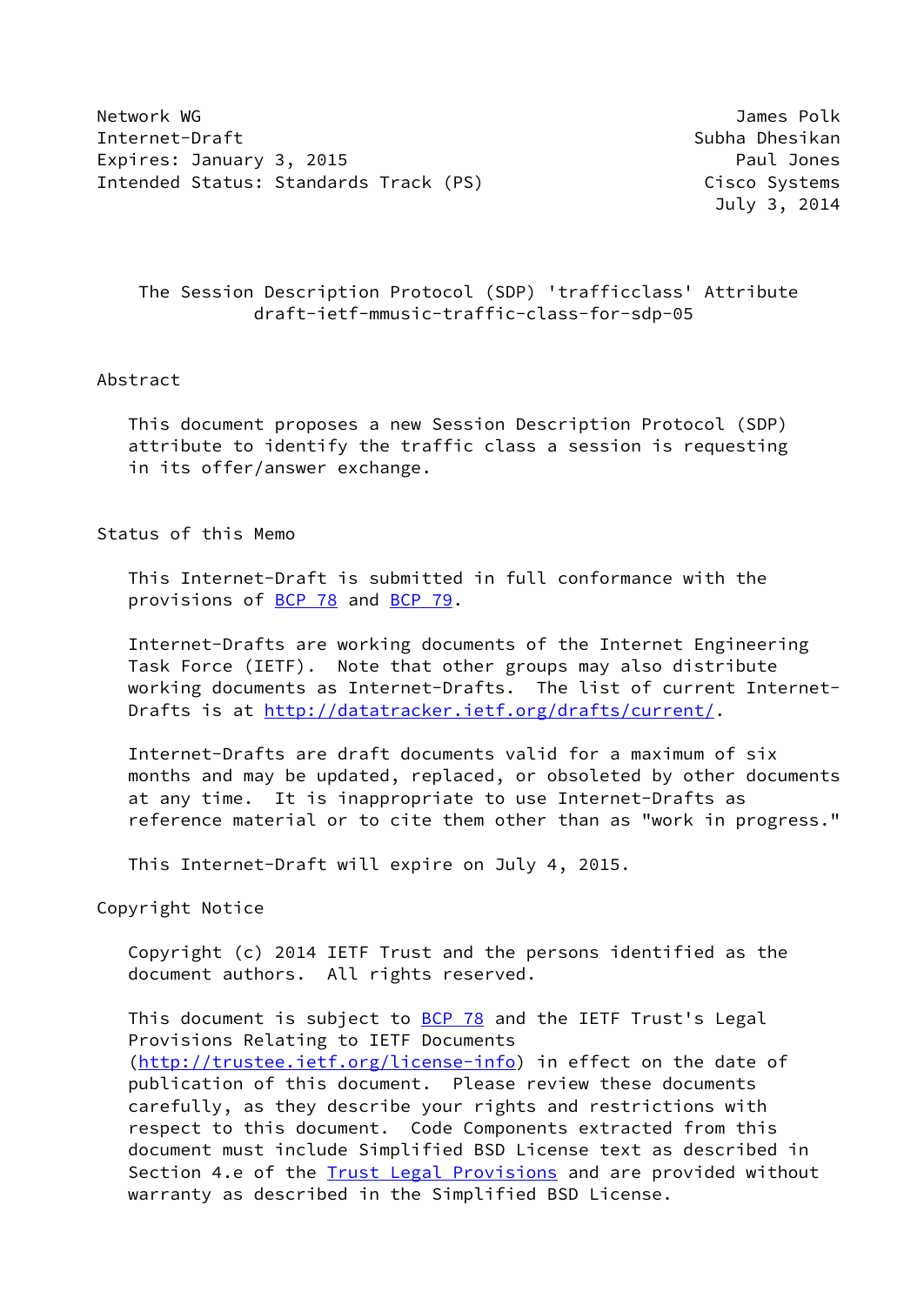## Polk, et al. **Expires Jan 4, 2015** [Page 1]

#### <span id="page-1-1"></span>Internet-Draft SDP trafficclass Attribute July 2014

### Table of Contents

| $\perp$ .         |                                                                                   |  |
|-------------------|-----------------------------------------------------------------------------------|--|
| 2.                | Traffic Class Framework and Component Definitions $\cdots$ $\cdots$ $\frac{5}{2}$ |  |
| 3.                | Traffic Class Attribute Definition $\ldots \ldots \ldots \ldots$                  |  |
|                   | $3.1$ Categories within the SDP Traffic Class Label 8                             |  |
|                   | $3.2$ Applications within the SDP Traffic Class Label 9                           |  |
|                   | 3.3 Adjectives within the SDP Traffic Class Label $\cdots$ 9                      |  |
|                   | <u><math>3.3.1</math></u> Qualified Adjectives 9                                  |  |
| 4.                | Matching Categories with Applications and Adjectives $\ldots$ $\ldots$            |  |
|                   | 4.1 Conversational Category Traffic Class 11                                      |  |
|                   | 4.2 Multimedia-Conferencing Category Traffic Class 12                             |  |
|                   | 4.3 Realtime-Interactive Category Traffic Class 14                                |  |
|                   | 4.4 Multimedia-Streaming Category Traffic Class 15                                |  |
|                   | 4.5 Broadcast Category Traffic Class 17                                           |  |
|                   | 4.6 Intermittent Category Traffic Class 18                                        |  |
| $\overline{5}$ .  |                                                                                   |  |
|                   |                                                                                   |  |
|                   |                                                                                   |  |
| $\underline{6}$ . |                                                                                   |  |
| $\mathbf{I}$ .    |                                                                                   |  |
|                   |                                                                                   |  |
| 8.                |                                                                                   |  |
| 9.                |                                                                                   |  |
|                   | $9.1$ . Normative References 25                                                   |  |
|                   | 9.2. Informative References 26                                                    |  |
|                   |                                                                                   |  |
|                   |                                                                                   |  |

## <span id="page-1-0"></span>[1](#page-1-0). Introduction

The Session Description Protocol (SDP) [\[RFC4566](https://datatracker.ietf.org/doc/pdf/rfc4566)] provides a means for an offerer to describe the specifics of a session to an answerer, and for the answerer to respond back with its session specifics to the offerer. These session specifics include offering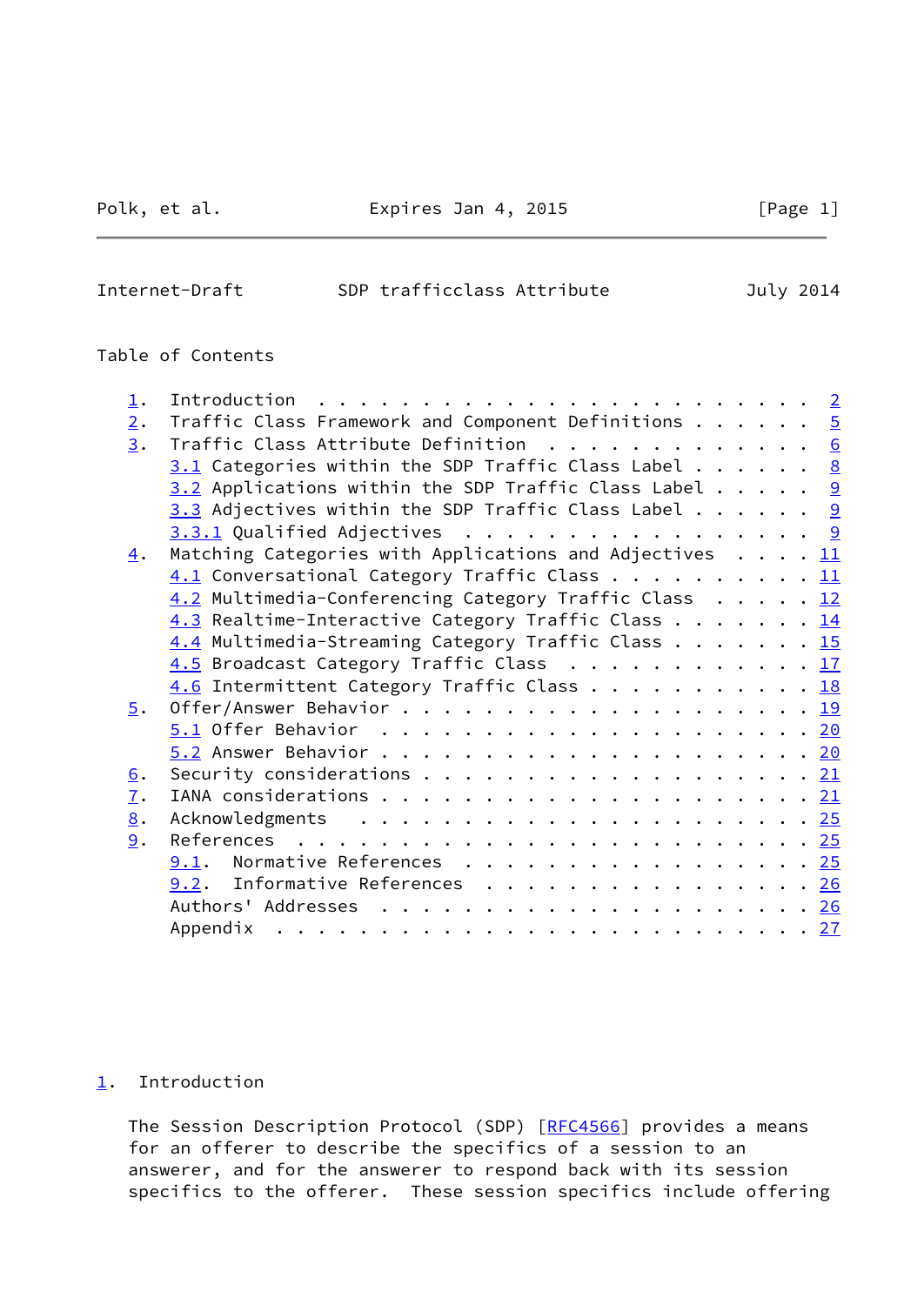the codec or codecs to choose from, the specific IP address and port number the offerer wants to receive the RTP stream(s) on/at, the particulars about the codecs the offerer wants considered or mandated, and so on.

 There are many facets within SDP to determine the Real-time Transport Protocol (RTP) [\[RFC3550](https://datatracker.ietf.org/doc/pdf/rfc3550)] details for the session establishment between one or more endpoints, but identifying how the underlying network should process each stream still remains under-specified.

The ability to identify a traffic flow by port number gives an

| Polk, et al. | Expires Jan 4, 2015 | [Page 2] |
|--------------|---------------------|----------|
|--------------|---------------------|----------|

| Internet-Draft | SDP trafficclass Attribute | July 2014 |
|----------------|----------------------------|-----------|
|----------------|----------------------------|-----------|

 indication to underlying network elements to treat traffic with dissimilar ports in a different way, the same or in groups the same - but different from other ports or groups of ports.

 Within the context of realtime communications, the labeling of an RTP session based on media descriptor lines as just a voice and/or video session is insufficient, and provides no guidelines to the underlying network on how to treat the traffic. A more granular labeling helps on several fronts to

- inform application layer elements in the signaling path the intent of this session.
- inform the network on how to treat the traffic if the network is configured to differentiate session treatments based on the type of session the RTP is, including the ability to provide call admission control based on the type of traffic in the network.
- allow network monitoring/management of traffic types realtime and after-the-fact analysis.

 Some network operators want the ability to guarantee certain traffic gets a minimum amount of network bandwidth per link or through a series of links that make up a network such as a campus or WAN, or a backbone. For example, a call center voice application might get at least 20% of the available link bandwidth.

 Some network operators want the ability to allow certain users or devices access to greater bandwidth during non-busy hours than during busy hours of the day. For example, all desktop video might operate at 1080p during non-peak times, but a similar session might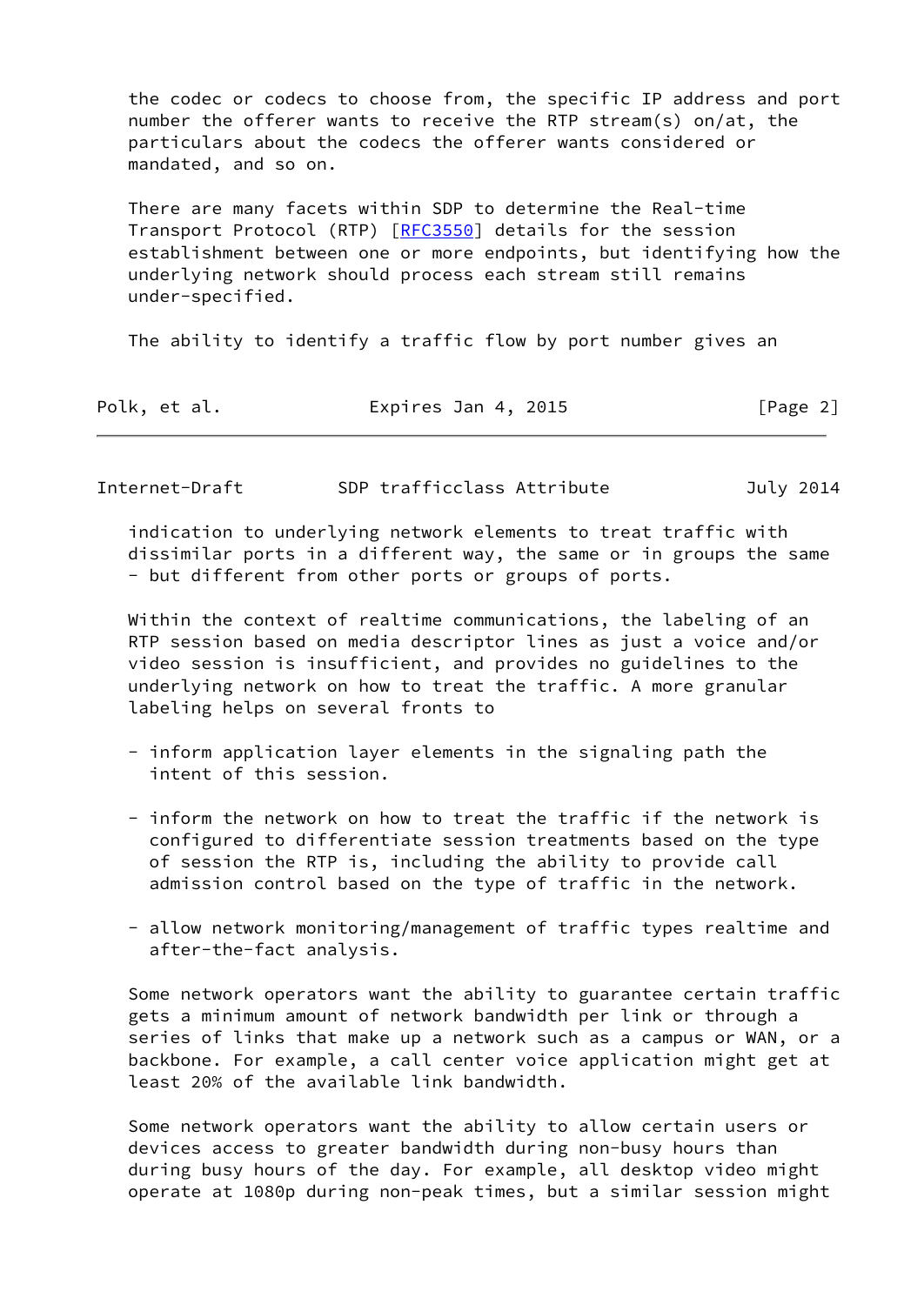be curtailed between the same users or devices to 720p or 360p during peak hours. Another example would be to reduce the frames per second (fps) rate, say from 30fps to 15fps. This case is not as clear as accepting or denying similar sessions during different times of the day, but tuning the access to the bandwidth based on the type of session. In other words, tune down the bandwidth for desktop video during peak hours to allow a 3-screen Telepresence session that would otherwise look like the same type of traffic (RTP, and more granular, video).

[RFC 4594](https://datatracker.ietf.org/doc/pdf/rfc4594) established a guideline for classifying the various flows in the network and the Differentiated Services Codepoint (DSCP) values that apply to many traffic types (table 3 of  $[REC4594]$ ), including RTP based voice and video traffic sessions. The RFC also defined the per hop network behavior that is strongly encouraged for each of these application traffic types based on the traffic characteristics and tolerances to delay, loss and jitter within each traffic class.

 Video was broken down into four categories in that RFC, and voice in another single category. We do not believe this satisfies the

| Polk, et al. | Expires Jan 4, 2015 | [Page 3] |
|--------------|---------------------|----------|
|--------------|---------------------|----------|

Internet-Draft SDP trafficclass Attribute July 2014

 technical and business requirements to accomplish sufficiently unique labeling of RTP traffic.

If the application becomes aware of traffic labeling,

- this can be coded into layer 3 mechanisms.
- this can be coded into layer 4 protocols and/or mechanisms.
- this can be coded into a combination of mechanisms and protocols.

 A lower layer mechanism for differentiating traffic is either the port number or the Differentiated Services Codepoint (DSCP) value [\[RFC2474](https://datatracker.ietf.org/doc/pdf/rfc2474)]. Within the public Internet, if the application is not part of a managed service, the DSCP value likely will be best effort (BE), or reset to BE, at ingress to a provider's network. Within the corporate LAN, this is usually completely configurable and a local IT department can take full advantage of this labeling to shape and manage their network as they see fit.

 Within a network core, DiffServ typically does not apply. That said, DiffServ can be used to identify which traffic goes into which MPLS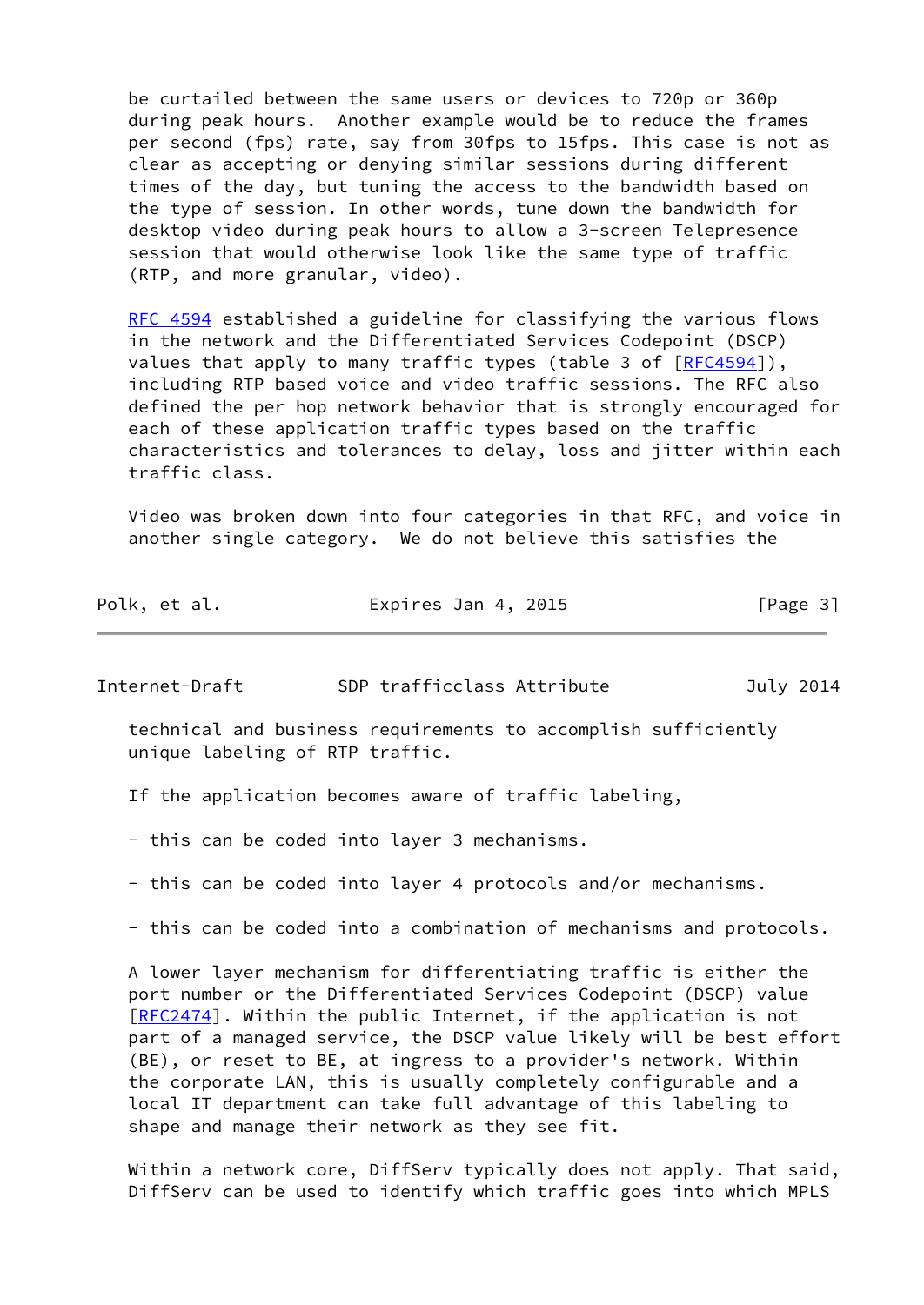tunnel [\[RFC4124](https://datatracker.ietf.org/doc/pdf/rfc4124)].

 Labeling realtime traffic types using a layer 4 protocol would likely involve RSVP [\[RFC2205](https://datatracker.ietf.org/doc/pdf/rfc2205)] or NSIS [[RFC4080](https://datatracker.ietf.org/doc/pdf/rfc4080)]. RSVP has an Application Identifier (app-ID) defined in [[RFC2872\]](https://datatracker.ietf.org/doc/pdf/rfc2872) that provides a means for carrying a traffic class label along the media path. An advantage of this mechanism is that the label can inform each domain along the media path what type of traffic this traffic flow is, and allow each domain to adjust the appropriate DSCP value (set by each domain for use within that domain). Meaning, if a DSCP value is set by an endpoint or a router in the first domain and gets reset by a service provider, the far-end domain will be able to reset the DSCP value appropriate for the intended traffic class. There is a proposed extension to RSVP which creates individual profiles for what goes into each app-ID field to describe these traffic classes [\[ID-RSVP-PROF](#page-31-1)], which will take advantage of what is described in this document.

 There are several proprietary mechanisms that can take advantage of this labeling, but none of those will be discussed here.

The idea of traffic - or service - identification is not new; it has been described in [[RFC5897](https://datatracker.ietf.org/doc/pdf/rfc5897)]. If that RFC is used as a guideline, identification that leads to stream differentiation can be quite useful. One of the points within [RFC 5897](https://datatracker.ietf.org/doc/pdf/rfc5897) is that users cannot be allowed to assign any identification (fraud is one reason given). In addition, [RFC 5897](https://datatracker.ietf.org/doc/pdf/rfc5897) recommends that service identification should be done in signaling, rather than guessing or deep packet inspection. Currently, any network would have to guess or perform deep packet inspection to classify traffic and offer the service as per

| Polk, et al. | Expires Jan 4, 2015 | [Page 4] |
|--------------|---------------------|----------|
|--------------|---------------------|----------|

<span id="page-4-0"></span>Internet-Draft SDP trafficclass Attribute July 2014

 [RFC 4594](https://datatracker.ietf.org/doc/pdf/rfc4594) as such service identification information is currently not available in SDP and therefore to the network elements. Since SDP understands how each stream is created (i.e., the particulars of the RTP stream), this is the right place to have this service differentiated. Such service differentiation can then be communicated to and leveraged by the network.

[Editor's Note: the words "traffic" and "service" are similar enough that the above paragraph talks about [RFC 5897](https://datatracker.ietf.org/doc/pdf/rfc5897)'s "service identification", but this document only discusses and proposes traffic indications in SDP.]

This document proposes a simple attribute line to identify the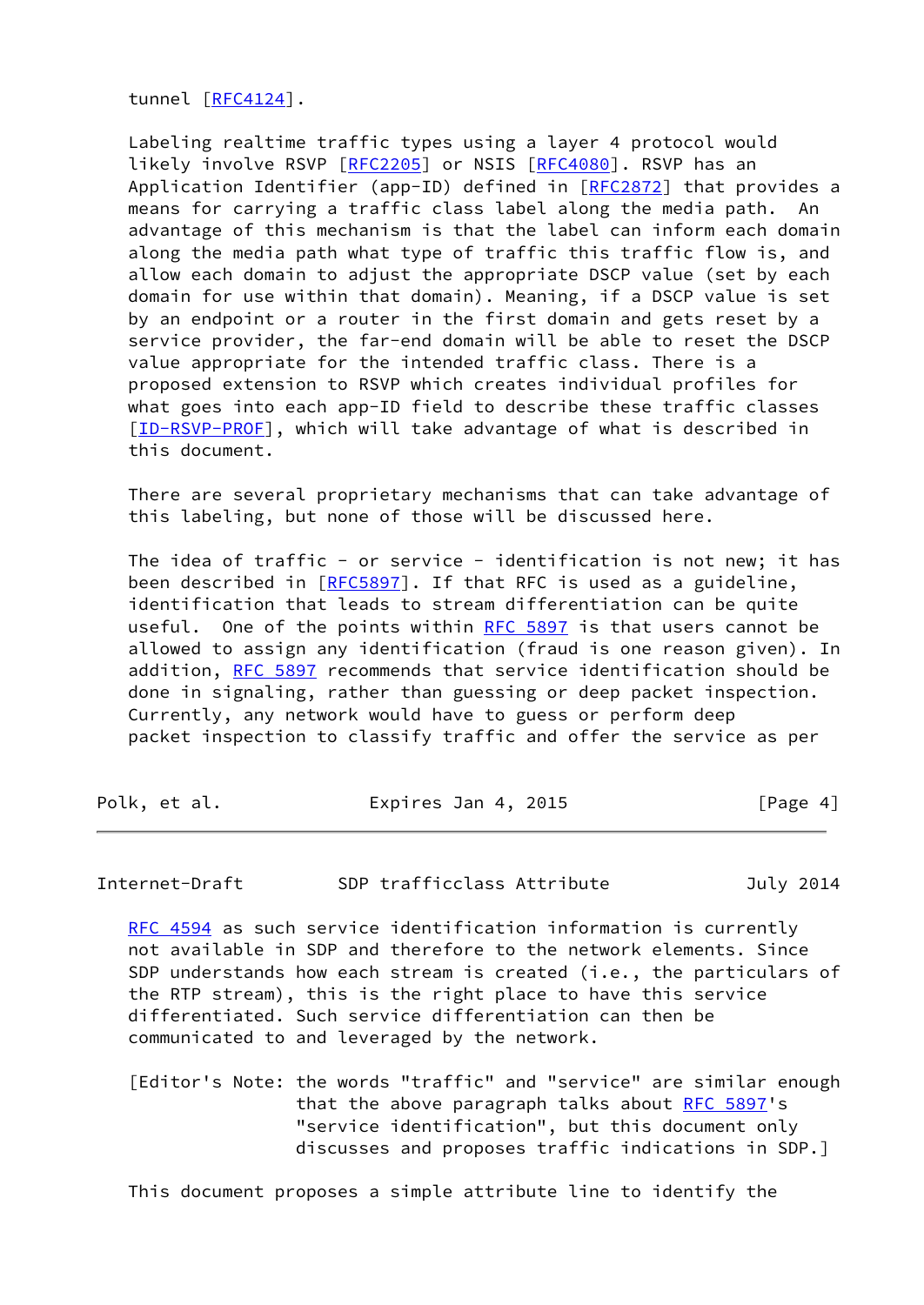application a session is requesting in its offer/answer exchange. This document uses previously defined service class strings for consistency between IETF documents.

 This document utilizes the traffic classes originally created in [RFC](https://datatracker.ietf.org/doc/pdf/rfc4594) [4594](https://datatracker.ietf.org/doc/pdf/rfc4594) in [Section 2](#page-5-0), enhancing each class with application identifiers and optional adjective strings. [Section 3](#page-7-0) defines the new SDP attribute "trafficclass". [Section 4](#page-12-0) discusses the offerer and answerer behavior when generating or receiving this attribute.

#### <span id="page-5-2"></span>[1.1](#page-5-2) Terminology

 The key words "MUST", "MUST NOT", "REQUIRED", "SHALL", "SHALL NOT", "SHOULD", "SHOULD NOT", "RECOMMENDED", "MAY", and "OPTIONAL" in this document are to be interpreted as described in [RFC 2119 \[RFC2119](https://datatracker.ietf.org/doc/pdf/rfc2119)].

#### <span id="page-5-0"></span>[2](#page-5-0). Traffic Class Framework and Component Definitions

 The framework of the traffic class attribute will have at least two parts, called components, allowing for several more to be included further distinguishing a particular session's traffic classification from another session's traffic classification. The amount of indicated differentiation between sessions is not a goal, and should only have additional components for differentiation if there is a need to uniquely identify traffic in different sessions.

 The intention is to have a category component (e.g., conversational) that identifies the traffic pattern for a session. Is the traffic within a session one-way or two-way? Can the traffic be buffered before reaching the destination or not? What is this session's tolerance to packet loss and can there be retransmissions?

 The application component (e.g., video) identifies the basic type of traffic within a category. Is it media or data packets? If media, which type of media? If data packets, which application of data packets are in this session?

The optional adjective component(s) (e.g., immersive) help to

| Polk, et al. | Expires Jan 4, 2015 | [Page 5] |
|--------------|---------------------|----------|
|--------------|---------------------|----------|

<span id="page-5-1"></span>Internet-Draft SDP trafficclass Attribute July 2014

 further refine the traffic within a session by providing more description. For instance, if a session is two-way voice, what additional information can be given about this particular session to refine its description? Is it part of a conference or telepresence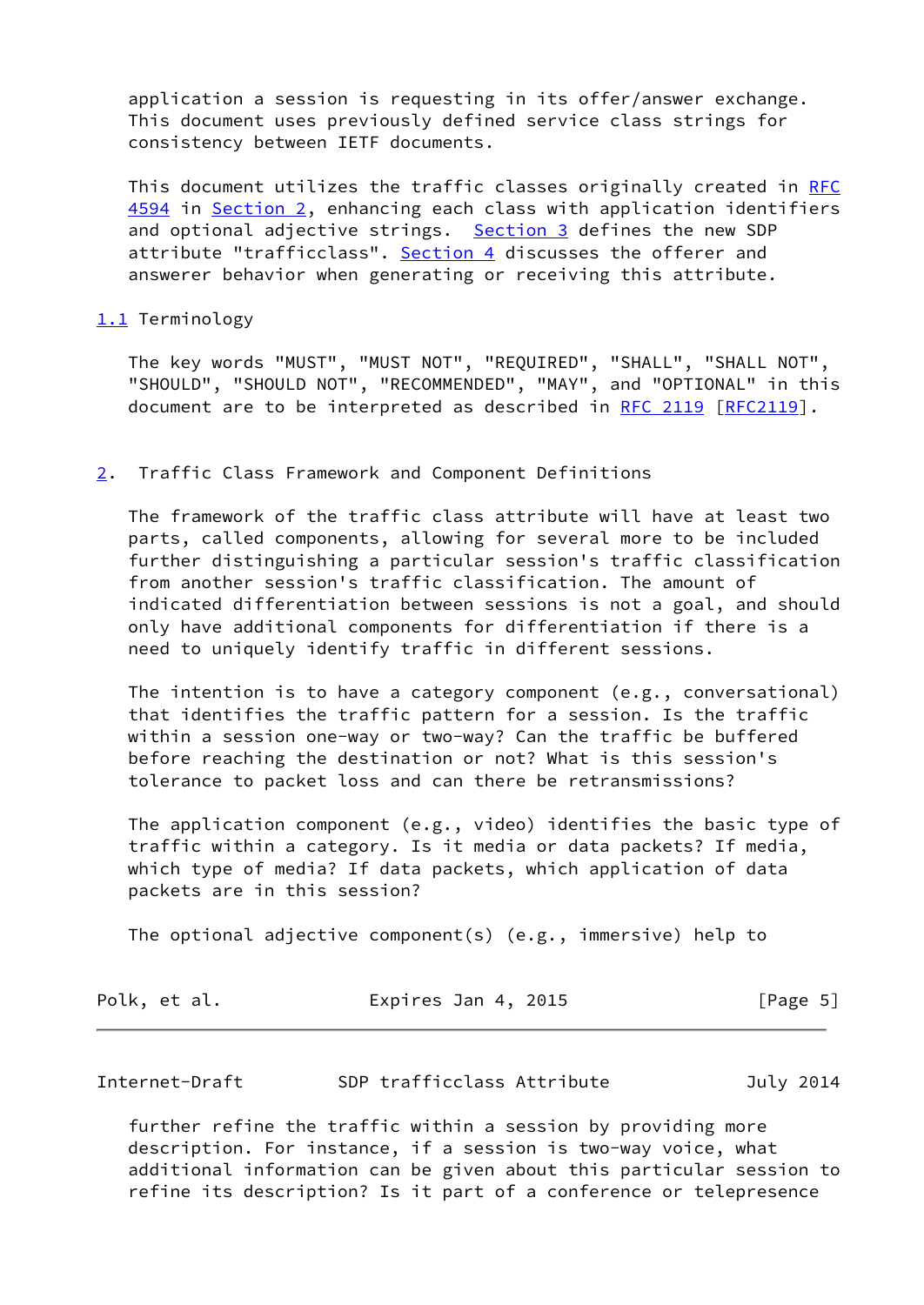session? Is it just standalone voice call? Has a capacity admission protocol or mechanism been applied to this session?

The 'traffic class label' (TCL) will have the following structure,

category.application(.adjective)(.adjective)...

 [Editor's Note: the above is not the exact ABNF to be used. The order is right. The category and application MUST appear first (each only once) and zero or more adjectives can appear following the application component.]

Where

- 1) the 1st component is the category, and is mandatory;
- 2) the 2nd component is the application, and is mandatory;
- 3) an optional 3rd component or series of components are

adjective(s) used to further refine the application component;

 The construction of the traffic class label for Telepresence video would follow the minimum form of:

conversational.video.immersive

where there might be one or more adjective after '.immersive'.

 There is no traffic class or DSCP value associated with just "conversational". There is a traffic class associated with "conversational.video", creating a differentiation between it and a "conversational.video.immersive" traffic class, which would have DSCP associated with the latter traffic class, depending on local policy. Each category component is defined below, as are several of application and adjective strings. This is shown in [\[ID-RSVP-PROF](#page-31-1)] for the RSVP mapping of distinguishable traffic types.

 Mapping a specific Traffic Class Label to a DSCP value might be accomplished in any of the following ways:

o statically within the offerer and/or answerer; or

- o taken from a local mapping table/file, which might be downloaded once, periodically or as changes in the network are observed; or
- o from feedback from the network.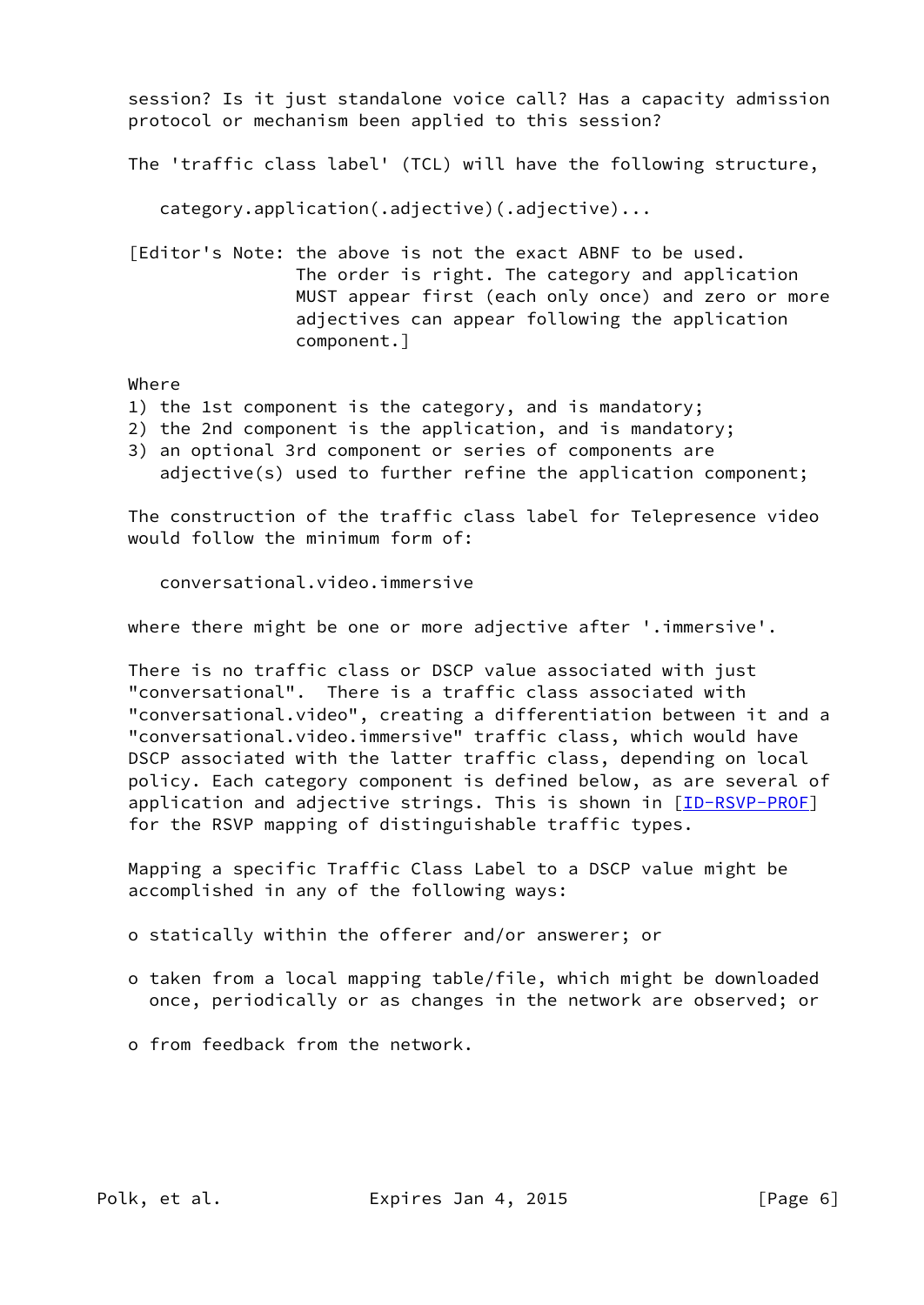Internet-Draft SDP trafficclass Attribute July 2014

<span id="page-7-0"></span>[3](#page-7-0). Traffic Class Attribute Definition

 This document defines the 'trafficclass' media-level SDP attribute. The following is the Augmented Backus-Naur Form (ABNF) [\[RFC5234](https://datatracker.ietf.org/doc/pdf/rfc5234)] syntax for this attribute, which is based on the SDP [\[RFC4566](https://datatracker.ietf.org/doc/pdf/rfc4566)] grammar:

| attribute                            | =/ traffic-class-label                                                                                                                                      |
|--------------------------------------|-------------------------------------------------------------------------------------------------------------------------------------------------------------|
| traffic-class-label                  | = "trafficclass" ":" [SP] category<br>"." application $\star$ ("." adjective)                                                                               |
| category                             | $=$ "broadcast" /<br>"realtime-interactive" /<br>"multimedia-conferencing" /<br>"multimedia-streaming" /<br>"conversational" /<br>"intermittent / tcl-token |
| application                          | = tcl-token                                                                                                                                                 |
| adjective                            | = classified-adjective /<br>unclassified-adjective                                                                                                          |
| classified-adjective                 | = tcl-token ":" tcl-token                                                                                                                                   |
| $unclassified-adjective = tol-token$ |                                                                                                                                                             |
| tcl-token                            | = ALPHA *( [ "-" ] ALPHA / DIGIT )                                                                                                                          |

A TCL "component" is any of the following:

- category,
- application, or
- adjective (which is the only optional component, and can have zero or more of these type of components)

 The attribute is named "trafficclass", for traffic classification, identifying which one of the six categories applies to the media stream associated with this m-line. There MUST NOT be more than one category component per SDP media line.

 The categories in this document are an augmented version of the application labels introduced by table 3 of [RFC 4594](https://datatracker.ietf.org/doc/pdf/rfc4594) (which will be rewritten based on the updated labels and treatments expected for each traffic class defined in this document).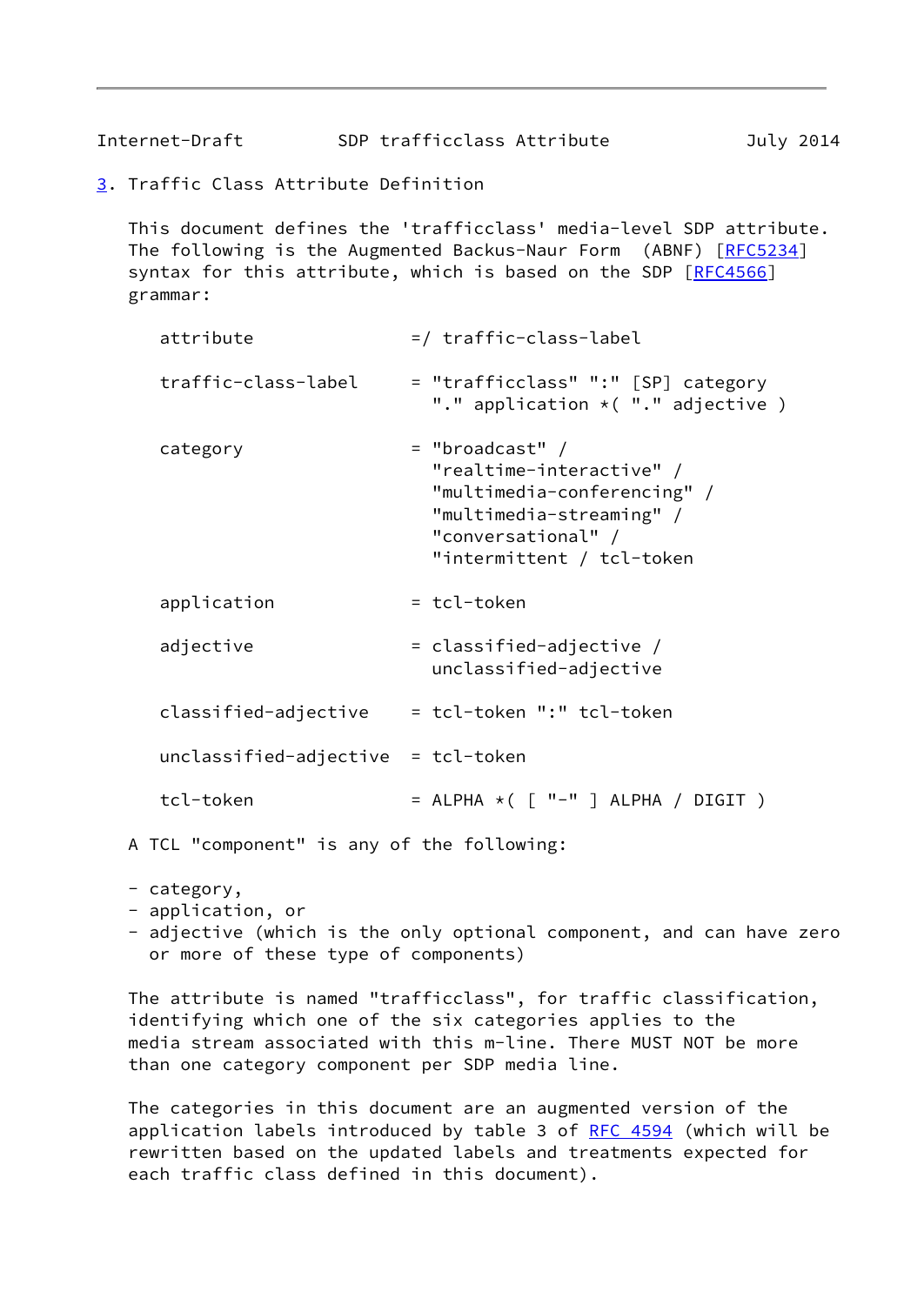| Application Labels  | Category Classes Defined |
|---------------------|--------------------------|
| Defined in RFC 4594 | in this document         |
| broadcast-video     | broadcast                |

| Polk, |  | et al. |
|-------|--|--------|
|       |  |        |

Expires Jan 4, 2015 [Page 7]

#### <span id="page-8-0"></span>Internet-Draft SDP trafficclass Attribute July 2014

 +-------------------------+------------------------------+ | realtime-interactive | realtime-interactive | +-------------------------+------------------------------+ | multimedia-conferencing | multimedia-conferencing | +-------------------------+------------------------------+ | multimedia-streaming | multimedia-streaming | +-------------------------+------------------------------+ | telephony | conversational +-------------------------+------------------------------+

Figure 1. Label Differences from [RFC 4594](https://datatracker.ietf.org/doc/pdf/rfc4594)

 As is evident from the changes above, from left to right, two labels are different and each of the meanings are different in this document relative to how [RFC 4594](https://datatracker.ietf.org/doc/pdf/rfc4594) defined them. These differences are articulated in **Section 4** of this document.

 Applications and adjectives are defined using the syntax of "tcl-token" defined above.

[RFC 4566](https://datatracker.ietf.org/doc/pdf/rfc4566) defined SDP as case sensitive. Everything is here as well.

 An algorithm such as alphabetizing the list of components and matching the understood strings SHOULD be used for determining the traffic within a session. Strings not understood by an entity MUST be ignored during processing, but MUST NOT be deleted.

 Any category, application, or adjective string component within this attribute that is not understood MUST be ignored, leaving all that is understood to be processed. Ignored components SHOULD NOT be deleted, as a downstream entity could understand the component(s) and use it/them during processing.

 The following is an example of media level description with a 'trafficclass' attribute:

 m=video 50000 RTP/AVP 112 a=trafficclass:conversational.video.immersive.aq:admitted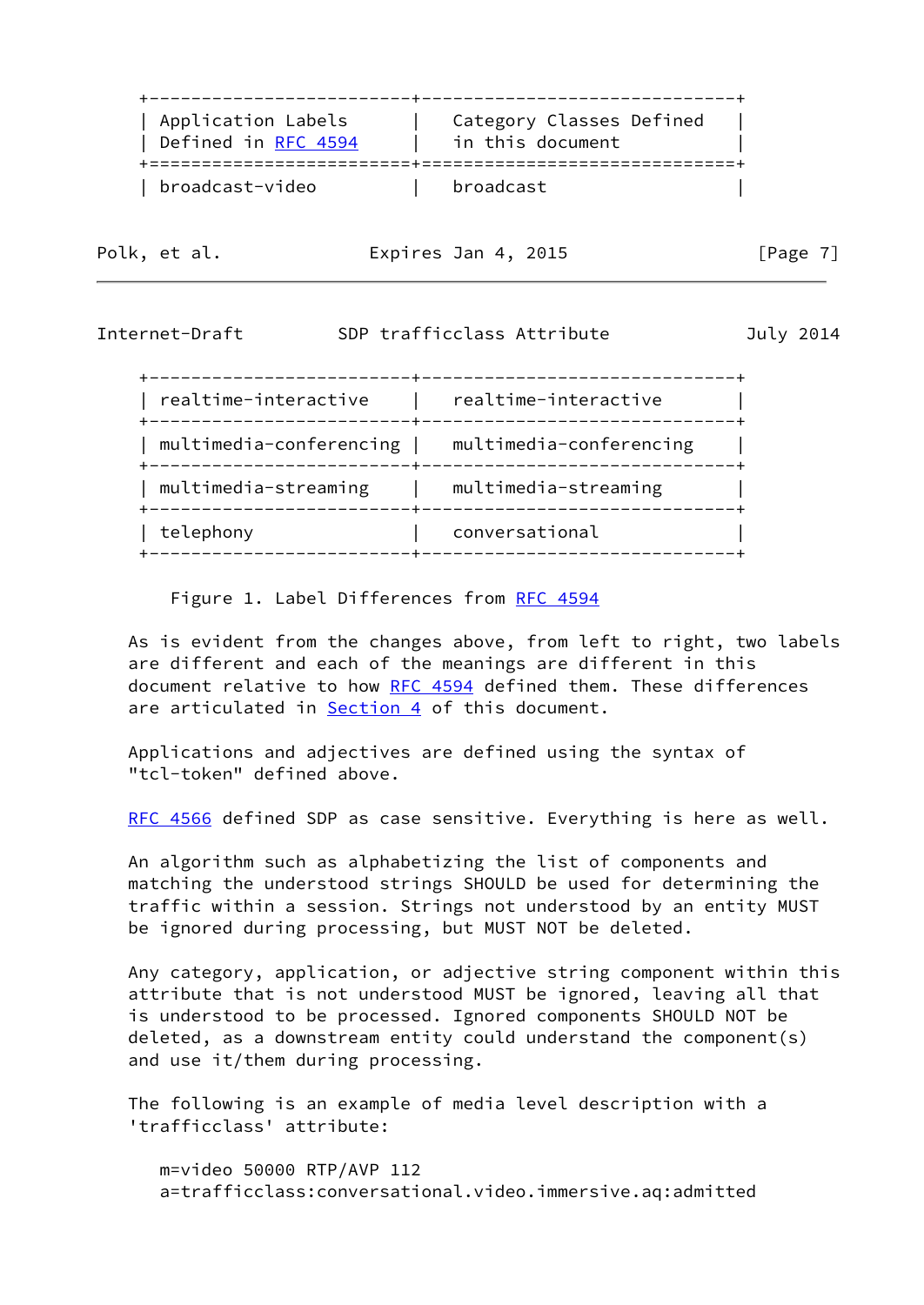The above indicates the video part of a Telepresence session that has had capacity admission process applied to its media flow.

#### <span id="page-9-0"></span>[3.1](#page-9-0) Categories within the SDP Traffic Class Label

 The category component within the traffic class attribute describes the type of communication that will occur within that session. It answers these questions, is the traffic

- one-way or two-or-more-way interactive?

- buffered or (virtually) non-buffered?

| Polk, et al. | Expires Jan 4, 2015 | [Page 8] |
|--------------|---------------------|----------|
|--------------|---------------------|----------|

<span id="page-9-2"></span>Internet-Draft SDP trafficclass Attribute July 2014

- media or non-media (data)?

 The six category components of the traffic class attribute defined within this specification are as follows:

- o conversational
- o multimedia-conferencing
- o realtime-interactive
- o multimedia-streaming
- o broadcast
- o intermittent

Sections  $4.1$  through  $4.6$  define each of the above.

 The category component MUST NOT be the only component present in a traffic class attribute. The category component MUST BE paired with an 'application' component to give enough meaning to the traffic class labeling goal.

 Not understanding the category component SHOULD mean that this attribute is ignored, because of the information about the expected behavior of this communication flow is identified by or within that component.

<span id="page-9-1"></span>[3.2](#page-9-1) Applications within the SDP Traffic Class Label

The application component identifies the application of a particular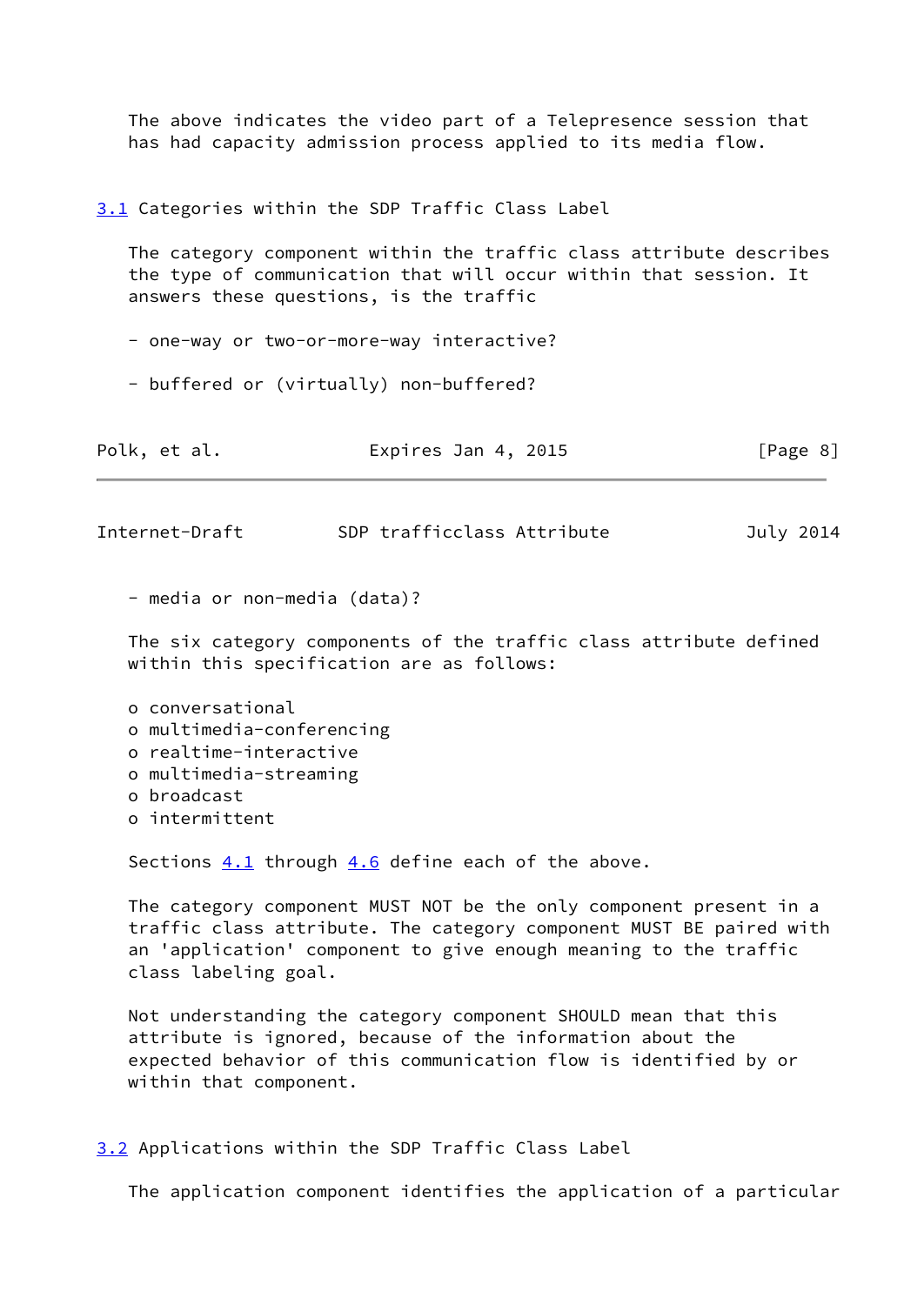traffic flow, for example, audio or video. The application types are listed and defined in **Section 4** of this document. Not every category is paired with every application listed, at least as defined in this document. One or more applications are inappropriate in one or more categories.

[Section 4.1](#page-12-1) through 4.6 list many of the expected combinations.

<span id="page-10-0"></span>[3.3](#page-10-0) Adjectives within the SDP Traffic Class Label

 For additional application type granularity, adjective components can be added. One or more adjectives can be within the same traffic class attribute to provide more differentiation.

 It is important to note that while the order of component types matter, the order of the adjective components do not. In other words, the category class component MUST be before the application component, which MUST be before any and all adjective component(s).

There is no limit to the number of adjectives allowed.

Adjective components come in two versions, unqualified and

| Polk, et al. | Expires Jan 4, 2015 | [Page 9] |
|--------------|---------------------|----------|
|--------------|---------------------|----------|

Internet-Draft SDP trafficclass Attribute July 2014

 qualified. One has a prefix (qualified), the other (unqualified) does not. A defined qualified adjective MUST NOT appear without its qualifier name, even in future extensions to this specification. Some implementations will likely perform a search within this attribute for the presence of qualifiers, which might be as simple as searching for the ":" COLON character. Implementations will be confused with inconsistent coding, therefore strict adherence is necessary.

#### <span id="page-10-1"></span>[3.3.1](#page-10-1) Qualified Adjectives

 Adjectives can be either unqualified or qualified. Qualified adjectives have a delimiter ":" character between the "qualifier name" and the "qualifier value". As one example, we introduce in this specification the "admission qualifier" and it has a qualifier name of "aq". We also define several possible qualifier values for the admission qualifier, namely "admitted", "non-admitted", "partial", and "none". When present in a TCL component, the qualified adjectives look like these admission qualifier adjectives: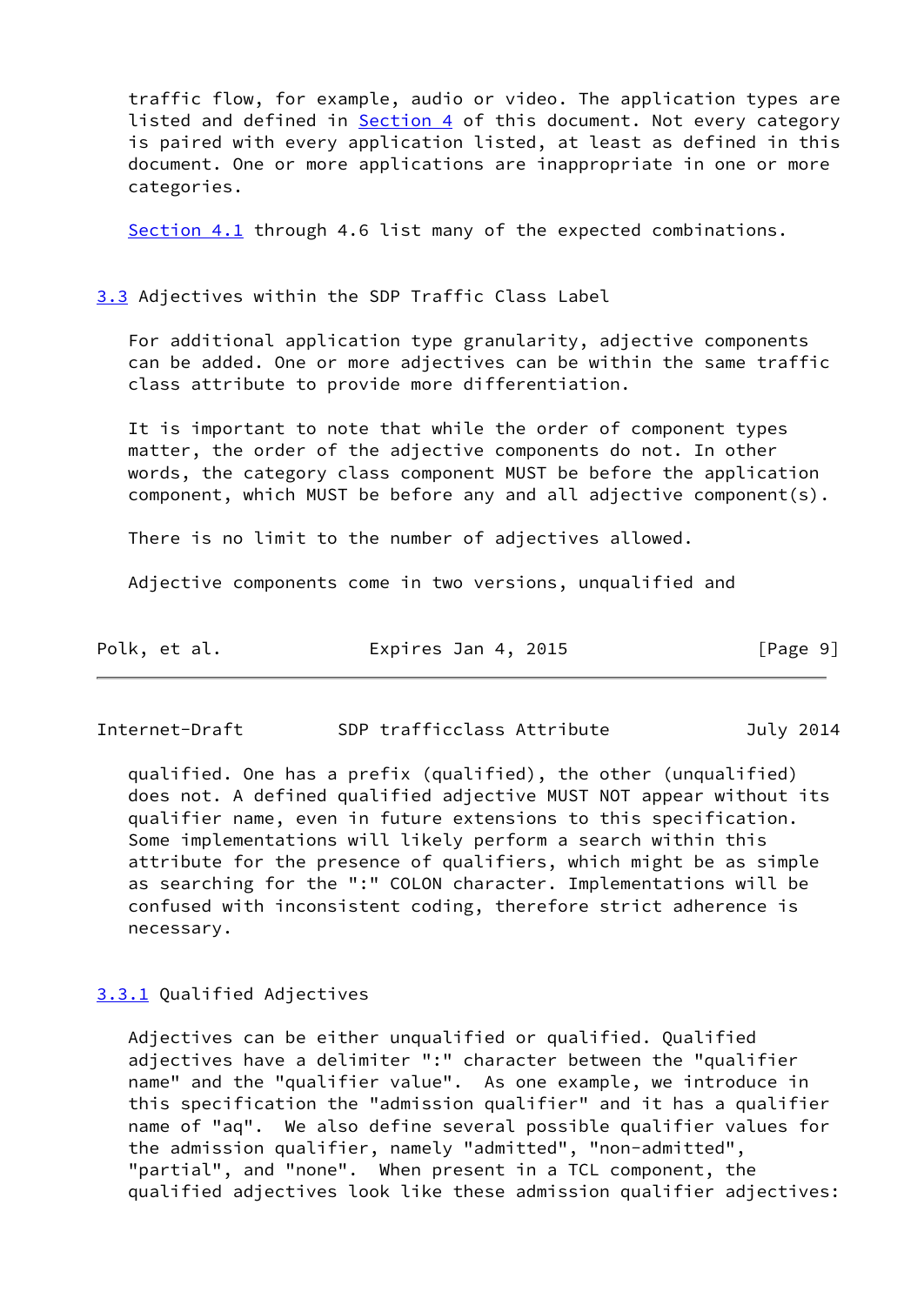aq:admitted aq:non-admitted aq:partial aq:none

 Defining some adjectives as qualified adjectives allows entities processing the traffic class label to potentially recognize a particular qualifier name and act on it, even if it does not understand the qualifier value. In the future, a new admission qualifier value might be defined, e.g. "foo", and entities could at least recognize the admission qualifier adjective, even if it did not understand the qualifier value "foo".

 Like all adjectives, it is OPTIONAL to include the admission qualifier adjective in any trafficclass attribute.

The admission qualifier and its qualifier values are defined as:

| $-$ ag $-$ | 'admission qualifier' - this is the qualifier name for |
|------------|--------------------------------------------------------|
|            | the admission qualifier adjectives, wherein the        |
|            | following qualifier values indicate the admission      |
|            | status for the traffic flow described by this m-line.  |

- admitted capacity admission mechanisms or protocols are to be or were used for the full amount of bandwidth in relation to this m= line.
- non-admitted capacity admission mechanisms or protocols were attempted but failed in relation to this m= line. This does not mean the flow described by this m= line failed. It just failed to attain the capacity admission

| Polk, et al. | Expires Jan 4, 2015 | [Page 10] |
|--------------|---------------------|-----------|
|--------------|---------------------|-----------|

- <span id="page-11-0"></span>Internet-Draft SDP trafficclass Attribute July 2014 mechanism or protocol necessary for a predictable quality of service, and is likely to continue with only a class of service marking or best effort.
	- partial capacity admission mechanisms or protocols are to be or were used for the part of the amount of bandwidth in relation to this m= line. All traffic above a certain amount will have no capacity admission mechanisms applied. In other words, there is more traffic sent than was agreed to. The burden is on the sender and receiver to deal with any sent and lost information.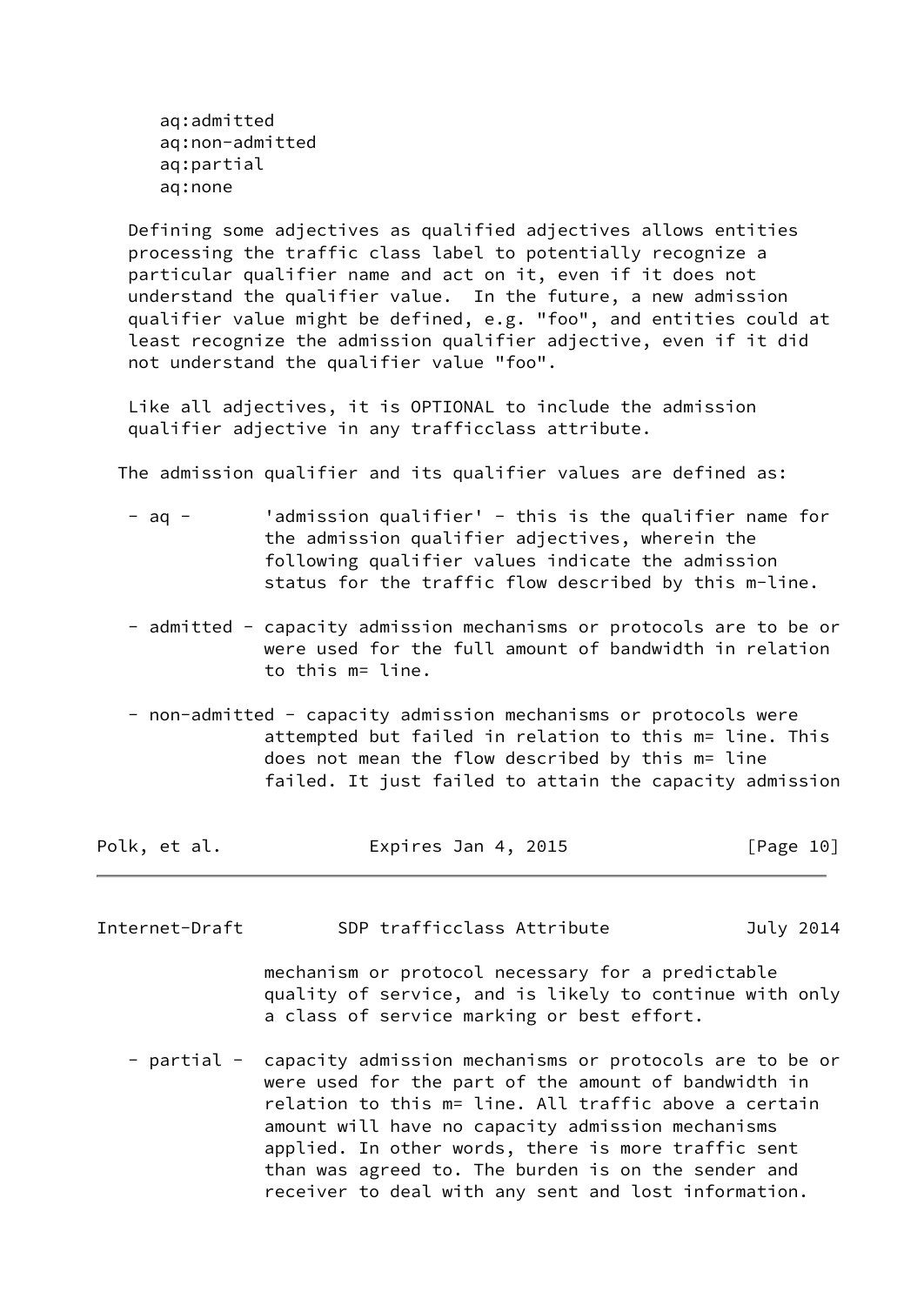- none - no capacity admission mechanisms or protocols are or were attempted in relation to this m= line.

 The default for any flow generated from an m-line not having a trafficclass adjective of 'aq:admitted' or 'aq:non-admitted' MUST be the equivalent of 'aq:none', whether or not it is present.

<span id="page-12-0"></span>[4](#page-12-0). Matching Categories with Applications and Adjectives

 This section describes each component within this document, as well as provides the combinations of categories and applications and adjectives. Given that not every combination makes sense, we express the limits here - which will be IANA registered. The majority of these TCLs in this document are found in [\[ID-RSVP-PROF](#page-31-1)], where RSVP is appropriate. Look at that other document for example usage of a specified TCL here.

<span id="page-12-1"></span>[4.1](#page-12-1) Conversational Category Traffic Class

 The "conversational" traffic class is best suited for applications that require very low delay variation and generally intended to enable realtime, bi-directional person-to-person or multi-directional via an MCU communication. Conversational flows are inelastic, and with few exceptions, use a UDP transport.

| Traffic Class<br>Name | Traffic Characteristics                                                                                                                                                                                                                                              |             | Tolerance to | Loss   Delay   Jitter |
|-----------------------|----------------------------------------------------------------------------------------------------------------------------------------------------------------------------------------------------------------------------------------------------------------------|-------------|--------------|-----------------------|
|                       | High priority, typically<br>conversational   consistent sized packets<br>(small audio samples produce<br>small packets and large video<br>samples produce large packets),<br>generally sustained at a high<br>packet rate, low inter-packet<br>transmission interval | Very<br>Low | Very<br>Low  | Very<br>Low           |

| Polk, et al. | Expires Jan 4, 2015 | [Page 11] |
|--------------|---------------------|-----------|
|              |                     |           |

<span id="page-12-2"></span>Internet-Draft SDP trafficclass Attribute July 2014

Figure 2. Conversational Traffic Characteristics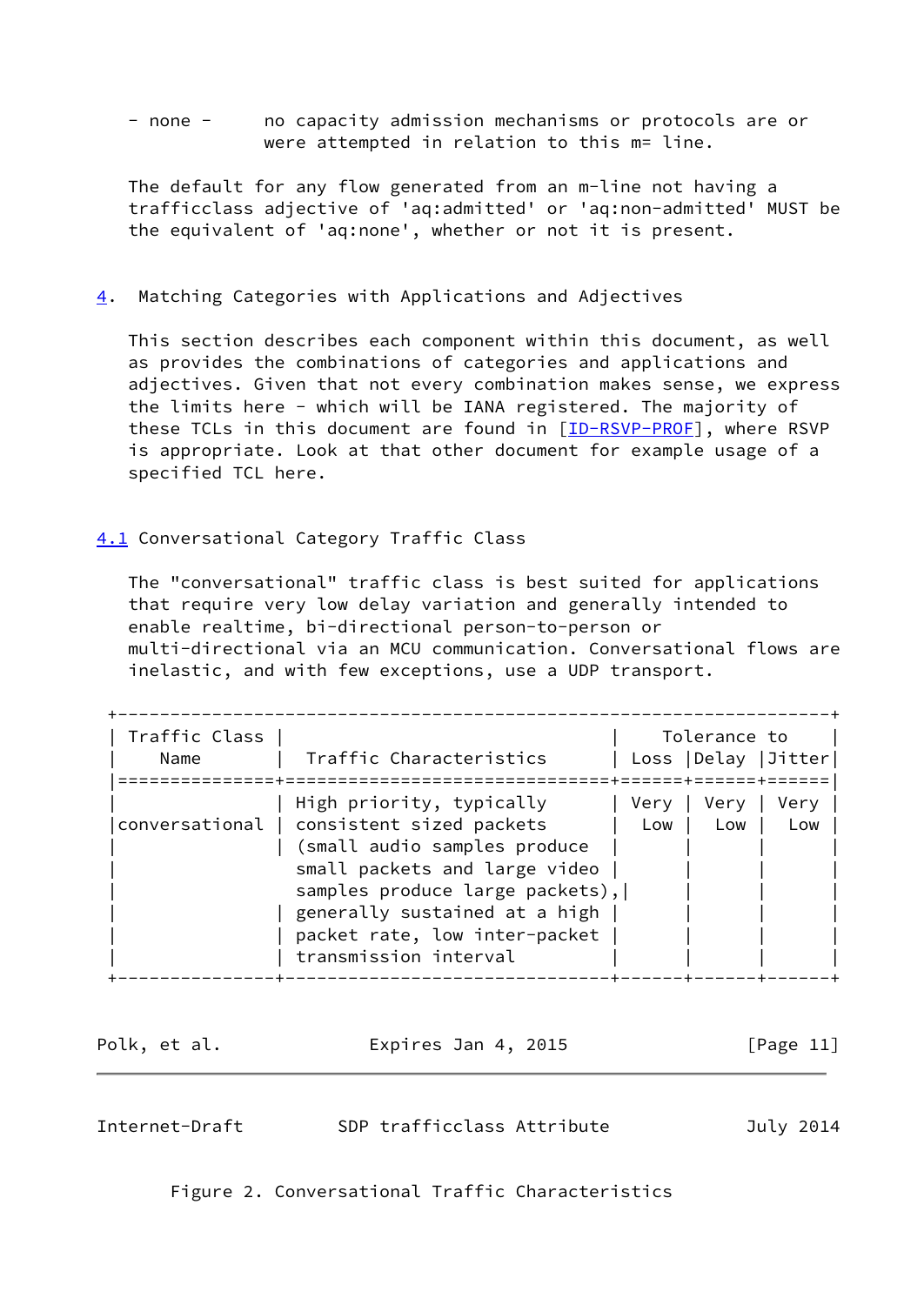The following application components are appropriate for use with the Conversational category:

```
 o audio (voice)
```
o video

 o multiplex (i.e., combined a/v streams) an application wherein media of different forms (e.g., audio and video) is multiplexed within the same media flow.

With adjective substrings to the above

 immersive (TP) - An interactive audio-visual communications experience between remote locations, where the users enjoy a strong sense of realism and presence between all participants by optimizing a variety of attributes such as audio and video quality, eye contact, body language, spatial audio, coordinated environments and natural image size.

+----------------------+---------------------+---------------------+

 avconf - An interactive audio-visual communication experience that is not immersive in nature, though can have a high resolution video component.

| Category       | Application | Adjective                                                                      |
|----------------|-------------|--------------------------------------------------------------------------------|
| conversational | audio       | immersive<br>avconf<br>aq:admitted<br>aq:non-admitted<br>aq:partial<br>aq:none |
|                | video       | immersive<br>avconf<br>aq:admitted<br>aq:non-admitted<br>aq:partial<br>aq:none |
|                | multiplex   | immersive<br>avconf<br>aq:admitted<br>aq:non-admitted<br>aq:partial<br>aq:none |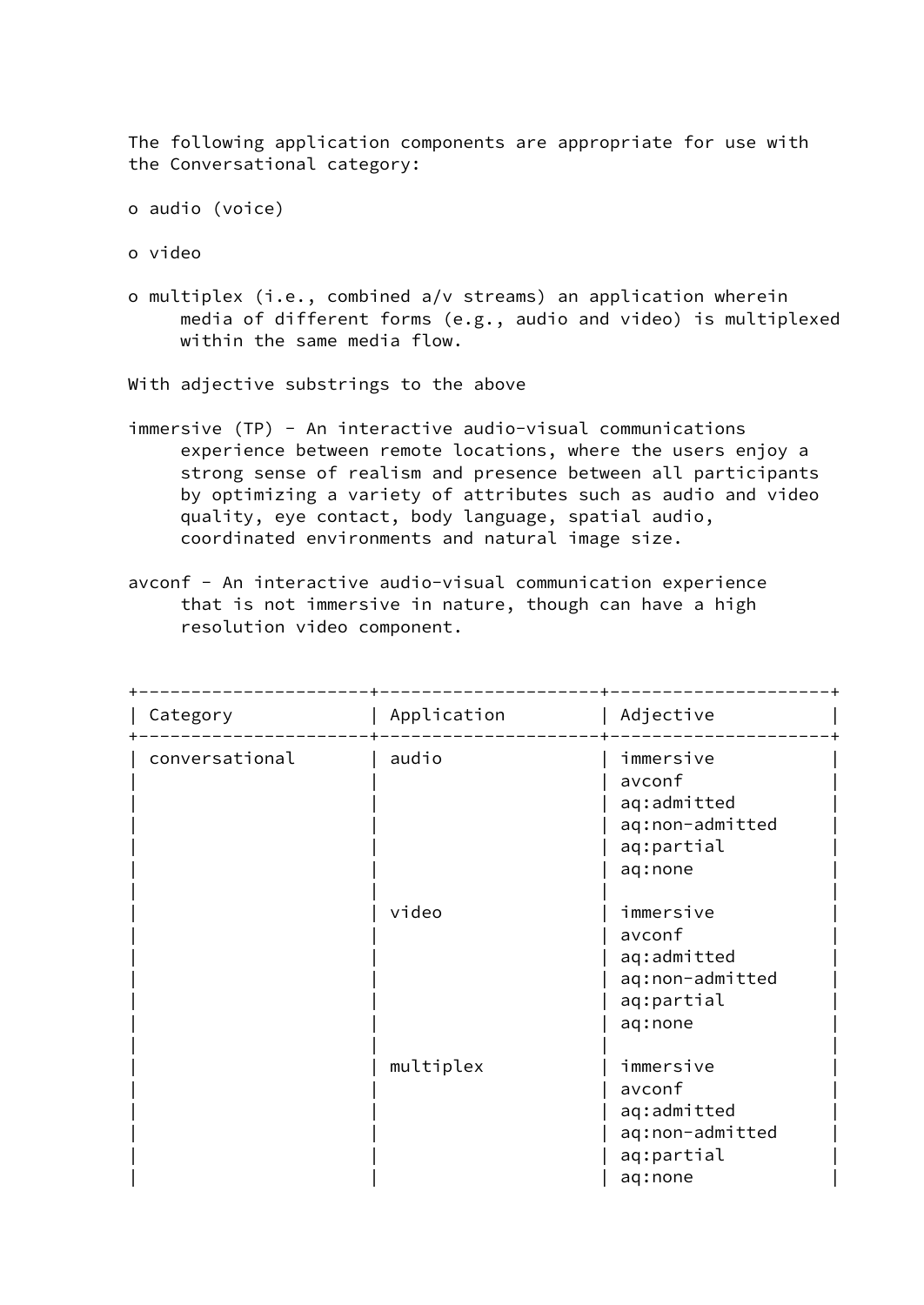| Internet-Draft | SDP trafficclass Attribute | July 2014 |
|----------------|----------------------------|-----------|
|                |                            |           |

Figure 3. Conversational Applications and Adjective Combinations

<span id="page-14-0"></span>[4.2](#page-14-0) Multimedia-Conferencing Category Traffic Class

 The "multimedia-conferencing" traffic class is best suited for applications that are generally intended for communication between human users, but are less demanding in terms of delay, packet loss, and jitter than what conversational applications require. These applications require low to medium delay and may have the ability to change encoding rate (rate adaptive) or transmit data at varying rates.

| Traffic Class<br>Name       | Traffic Characteristics                                                                                                       |     | Tolerance to<br>======+===== | Loss   Delay   Jitter        |
|-----------------------------|-------------------------------------------------------------------------------------------------------------------------------|-----|------------------------------|------------------------------|
| multimedia-<br>conferencing | Variable size packets,<br>Variable transmit interval,<br>rate adaptive, reacts to<br>loss, often one-way or<br>unidirectional | Low | Low                          | Low<br> Medium Medium Medium |

Figure 4. Multimedia Conferencing Traffic Characteristics

 Multimedia-conferencing flows are not media flows which are conversational in nature. Multimedia-conferencing flows are those data flows that are typically transmitted in parallel to currently active conversational media flows. For example, a two-way conference session in which the users share a presentation. The presentation part of that conference call uses the Multimedia-conferencing category, whereas the audio and any video uses the conversational category indication.

 The following application components are appropriate for use with the Multimedia-Conferencing category:

 o application-sharing (that webex does or protocols like T.128) - An application that shares the output of one or more running applications or the desktop on a host. This can utilize vector graphics, raster graphics or video.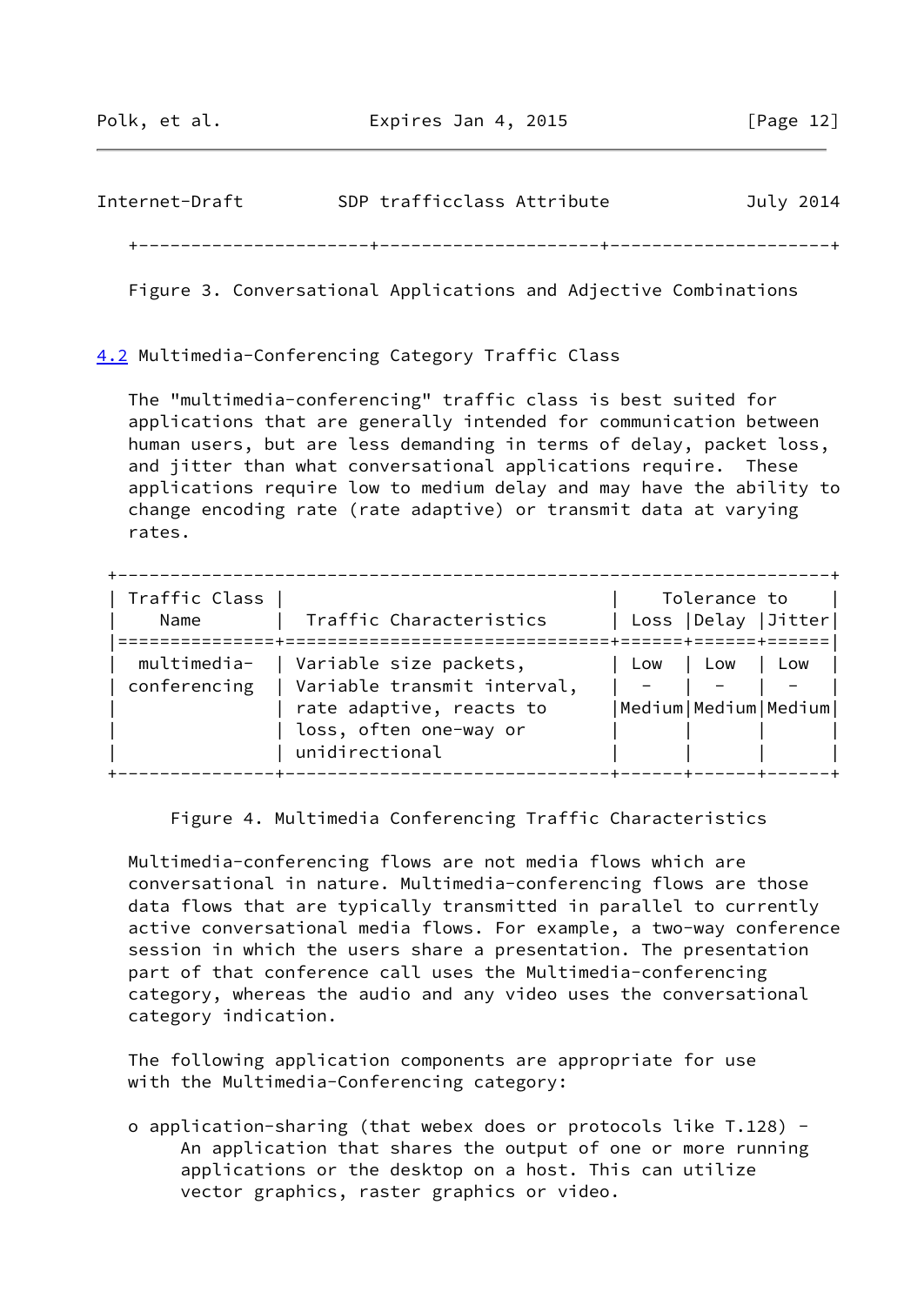- o presentation-data can be a series of still images; could be at a rapid or busty rate, just not a continuous 24 fps or greater.
- o presentation-video motion video that is transmitted and rendered as part of a presentation.
- o presentation-audio the audio that is transmitted and rendered as

| Polk, et al. | Expires Jan 4, 2015 | [Page 13] |
|--------------|---------------------|-----------|
|--------------|---------------------|-----------|

<span id="page-15-0"></span>Internet-Draft SDP trafficclass Attribute July 2014

part of a presentation.

- o whiteboarding an application enabling the exchange of graphical information including images, pointers and filled and unfilled parametric drawing elements (points, lines, polygons and ellipses).
- o (RTP-based) file-transfer as defined in [RFC 5547](https://datatracker.ietf.org/doc/pdf/rfc5547)
- o instant messaging

| Category                    | Application         | Adjective                                               |
|-----------------------------|---------------------|---------------------------------------------------------|
| multimedia-<br>conferencing | application-sharing | aq:admitted<br>aq:non-admitted<br>aq:partial<br>aq:none |
|                             | whiteboarding       | aq:admitted<br>aq:non-admitted<br>aq:partial<br>aq:none |
|                             | presentation-data   | aq:admitted<br>aq:non-admitted<br>aq:partial<br>aq:none |
|                             | presentation-video  | aq:admitted<br>aq:non-admitted<br>aq:partial<br>aq:none |
|                             | presentation-audio  | aq:admitted                                             |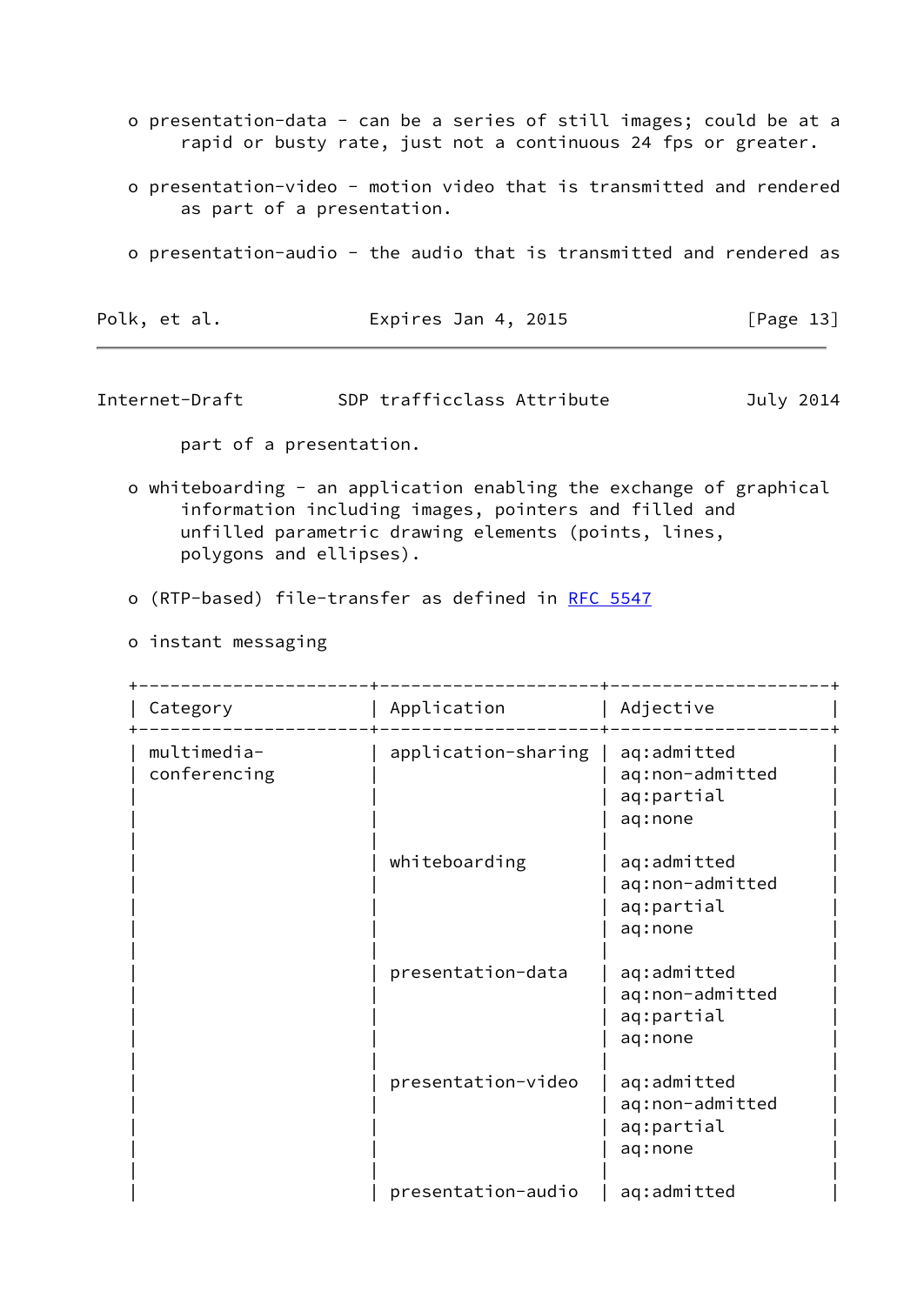|                   | aq:non-admitted<br>aq:partial<br>aq:none                |
|-------------------|---------------------------------------------------------|
| instant-messaging | aq:admitted<br>aq:non-admitted<br>aq:partial<br>aq:none |
| file-transfer     | aq:admitted<br>aq:non-admitted<br>aq:partial<br>aq:none |

 Figure 5. Multimedia Conferencing Applications and Adjective Combinations

| Polk, et al. | Expires Jan 4, 2015 | [Page 14] |
|--------------|---------------------|-----------|
|              |                     |           |
|              |                     |           |

<span id="page-16-1"></span>Internet-Draft SDP trafficclass Attribute July 2014

<span id="page-16-0"></span>[4.3](#page-16-0) Realtime-Interactive Category Traffic Class

 The "Realtime-Interactive" traffic class is intended for interactive variable rate inelastic applications that require low jitter and loss and very low delay. Many of the applications that use the Realtime-Interactive category use TCP or SCTP, even gaming, because lost packets is information that is still required - therefore it is retransmitted.

| Traffic Class |                            | Tolerance to          |  |
|---------------|----------------------------|-----------------------|--|
| Name          | Traffic Characteristics    | Loss   Delay   Jitter |  |
|               |                            |                       |  |
| realtime-     | Inelastic, mostly variable | Low I Verv<br>Low     |  |
| interactive   | rate, rate increases with  | Low                   |  |
|               | user activity              |                       |  |
|               |                            |                       |  |

Figure 6. Realtime Interactive Traffic Characteristics

 The following application components are appropriate for use with the Realtime-Interactive category:

 o gaming - interactive player video games with other users on other hosts (e.g., Doom)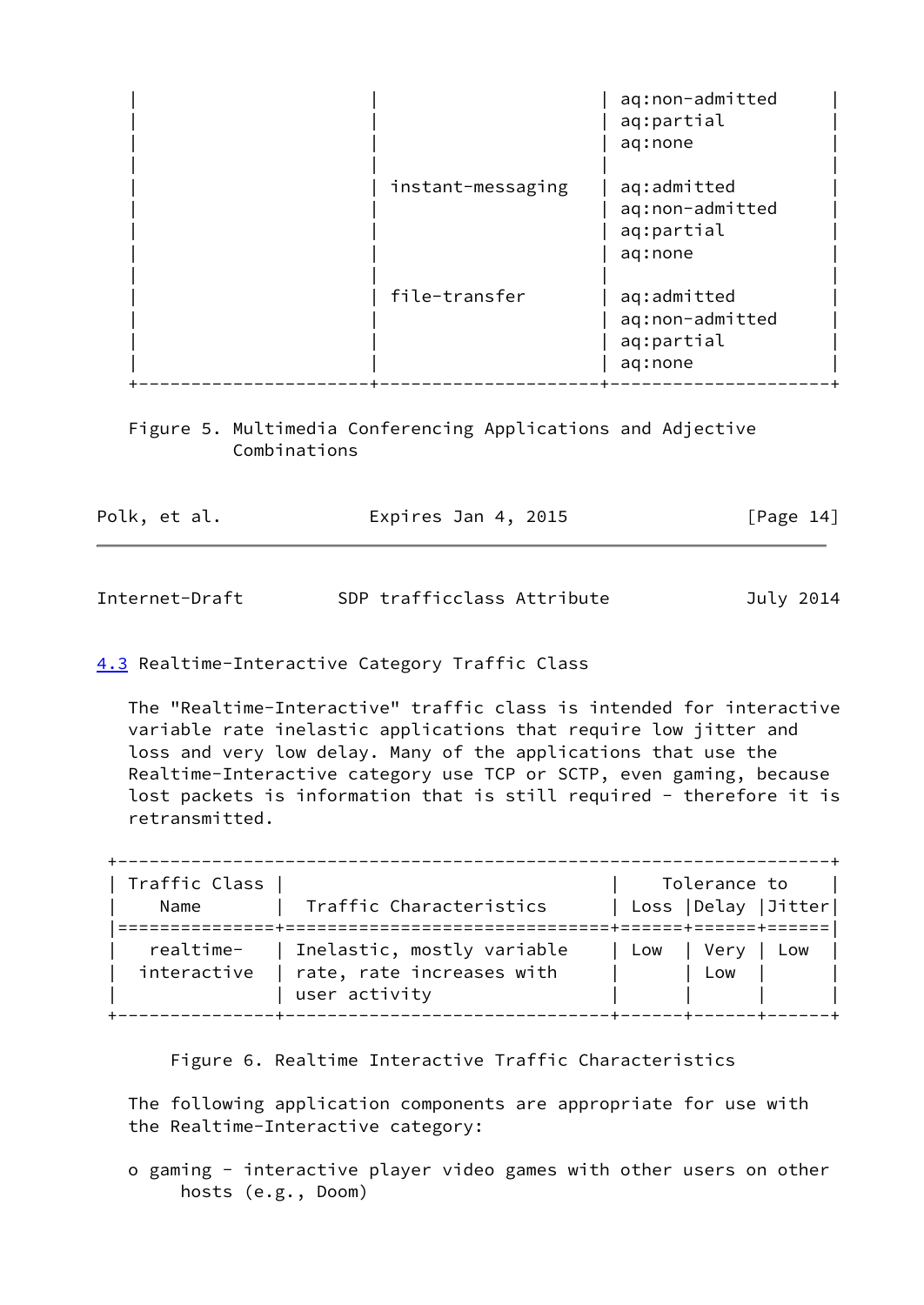- o remote-desktop controlling a remote node with local peripherals (i.e., monitor, keyboard and mouse)
- o telemetry a communication that allows remote measurement and reporting of information (e.g., post launch missile status or energy monitoring)

With adjective substrings to the above

 o virtual - To be used with the remote-desktop application component specifically when the traffic is a virtual desktop similar to an X-windows station, has no local hard drive, or is operating a computer application with no local storage.

+----------------------+---------------------+---------------------+

| Category                      | Application    | Adjective                                               |  |
|-------------------------------|----------------|---------------------------------------------------------|--|
| realtime-interactive   gaming |                | aq:admitted<br>aq:non-admitted<br>aq:partial<br>aq:none |  |
|                               | remote-desktop | virtual<br>aq:admitted<br>aq:non-admitted               |  |

Polk, et al. **Expires Jan 4, 2015** [Page 15]

| Internet-Draft | SDP trafficclass Attribute | July 2014                                                                        |  |
|----------------|----------------------------|----------------------------------------------------------------------------------|--|
|                | telemetry                  | aq:partial<br>aq:none<br>aq:admitted<br>aq:non-admitted<br>aq:partial<br>aq:none |  |
|                |                            |                                                                                  |  |

# Figure 7. Realtime-Interactive Applications and Adjective Combinations

<span id="page-17-0"></span>[4.4](#page-17-0) Multimedia-Streaming Category Traffic Class

 The "multimedia-streaming" traffic class is best suited for variable rate elastic streaming media applications where a human is waiting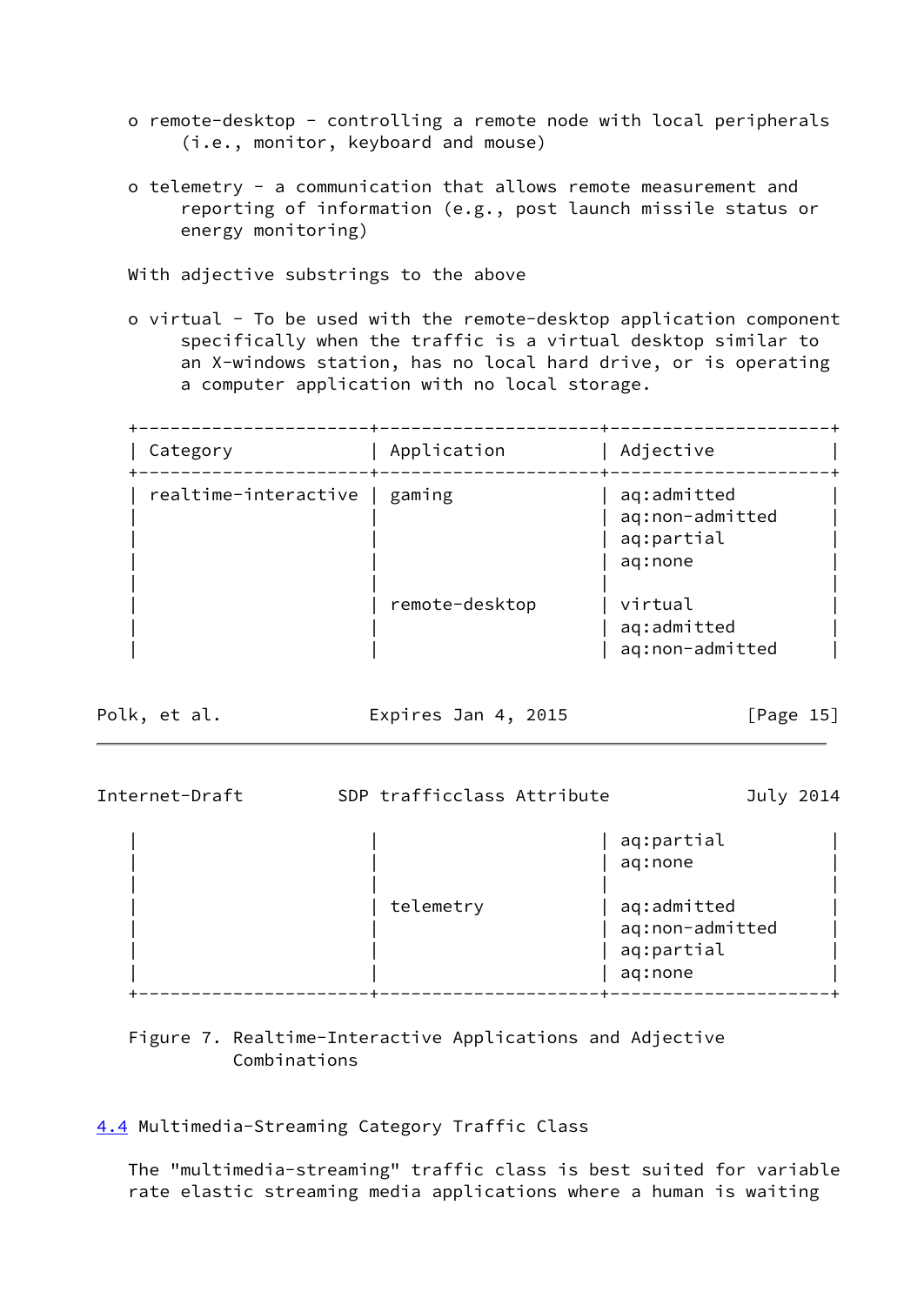for output and where the application has the capability to react to packet loss by reducing its transmission rate.

| Traffic Class |                            | Tolerance to          |
|---------------|----------------------------|-----------------------|
| Name          | Traffic Characteristics    | Loss   Delay   Jitter |
|               |                            |                       |
| multimedia-   | Variable size packets,     | Low -  Medium  High   |
| streaming     | elastic with variable rate | Medium - High         |
|               |                            |                       |
|               |                            |                       |

Figure 8. Multimedia Streaming Traffic Characteristics

 The following application components are appropriate for use with the Multimedia-Streaming category:

- o audio (see [Section 4.1](#page-12-1))
- o video (see [Section 4.1](#page-12-1))
- o webcast is a media file distributed over the Internet or enterprise network using streaming media technology.

o multiplex (see [Section 4.1](#page-12-1))

 The primary difference between the multimedia-streaming category and the broadcast category is the length of time for buffering. Buffered streaming of audio and/or video which is often initiated by HTTP, and not SDP. Buffering here can be from many seconds to hours, and is typically at the destination end (as opposed to Broadcast buffering which is minimal at the destination). The buffering aspect is what differentiates this category class from the broadcast category (which has minimal or no buffering).

<span id="page-18-0"></span>

| Polk, et al.             | Expires Jan 4, 2015             |                                                         | [Page $16$ ] |
|--------------------------|---------------------------------|---------------------------------------------------------|--------------|
| Internet-Draft           | SDP trafficclass Attribute      |                                                         | July 2014    |
| ------------<br>Category | ---------------+<br>Application | Adjective                                               |              |
| multimedia-streaming     | audio                           | aq:admitted<br>aq:non-admitted<br>aq:partial<br>aq:none |              |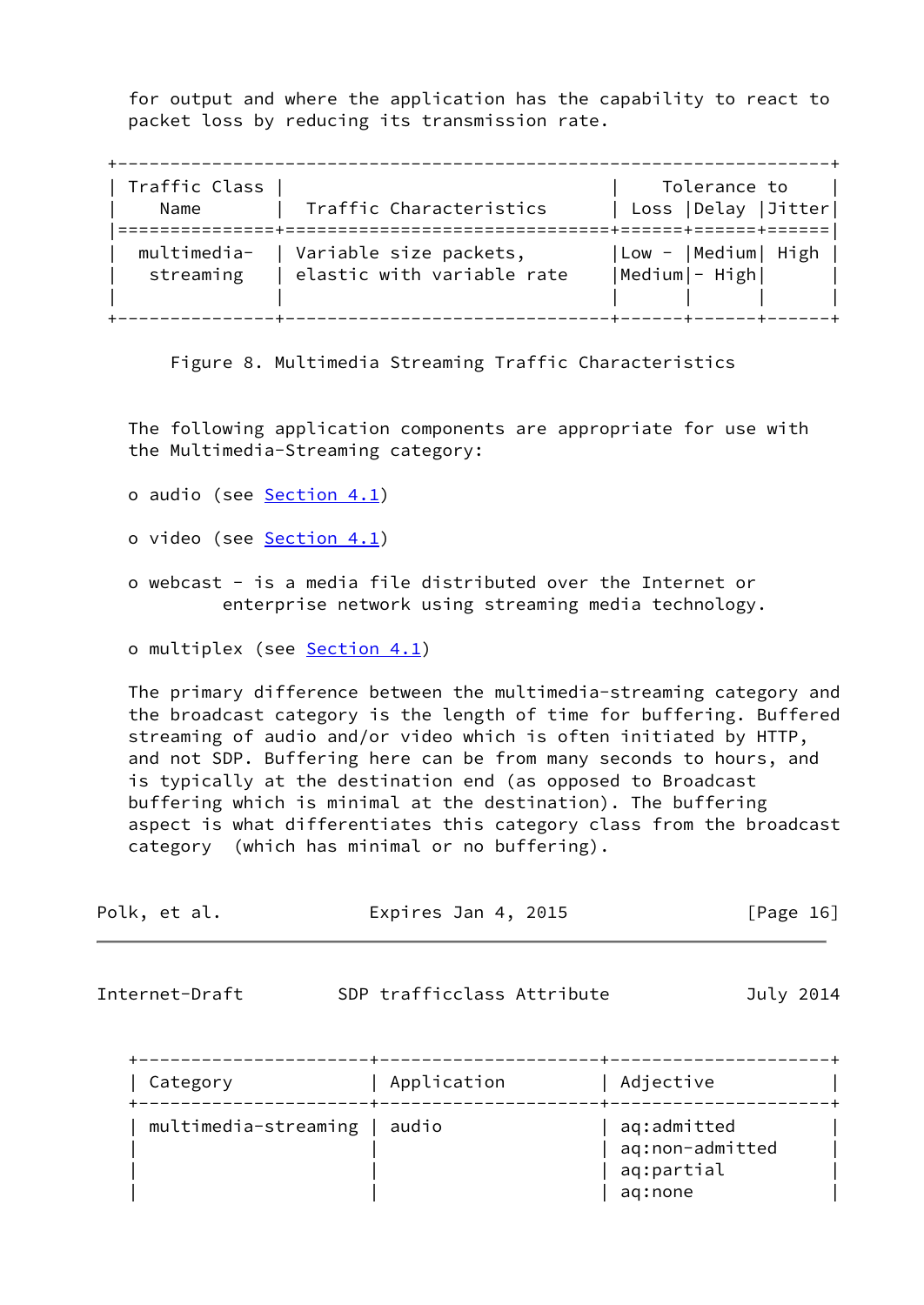| video     | aq:admitted<br>aq:non-admitted<br>aq:partial<br>aq:none |
|-----------|---------------------------------------------------------|
| webcast   | aq:admitted<br>aq:non-admitted<br>aq:partial<br>aq:none |
| multiplex | aq:admitted<br>aq:non-admitted<br>aq:partial<br>aq:none |

# Figure 9. Multimedia Streaming Applications and Adjective Combinations

# <span id="page-19-0"></span>[4.5](#page-19-0) Broadcast Category Traffic Class

 The "broadcast" traffic class is best suited for inelastic streaming media Applications, which might have a 'wardrobe malfunction' delay at or near the source but not typically at the destination, that may be of constant or variable rate, requiring low jitter and very low packet loss.

See [Section 4.4](#page-17-0) for the difference between Multimedia-Streaming and Broadcast; it all has to do with buffering.

| Traffic Class<br>Name | Traffic Characteristics                                                                                                                                        |      | Tolerance to<br>Loss   Delay   Jitter     |  |
|-----------------------|----------------------------------------------------------------------------------------------------------------------------------------------------------------|------|-------------------------------------------|--|
| broadcast             | Constant and variable rate,<br>inelastic, generally<br>non-bursty flows, generally<br>sustained high packet rate,<br>low inter-packet transmission<br>interval | Very | $ Low -   Low -$<br>Low   Medium   Medium |  |

Polk, et al. **Expires Jan 4, 2015** [Page 17]

<span id="page-19-1"></span>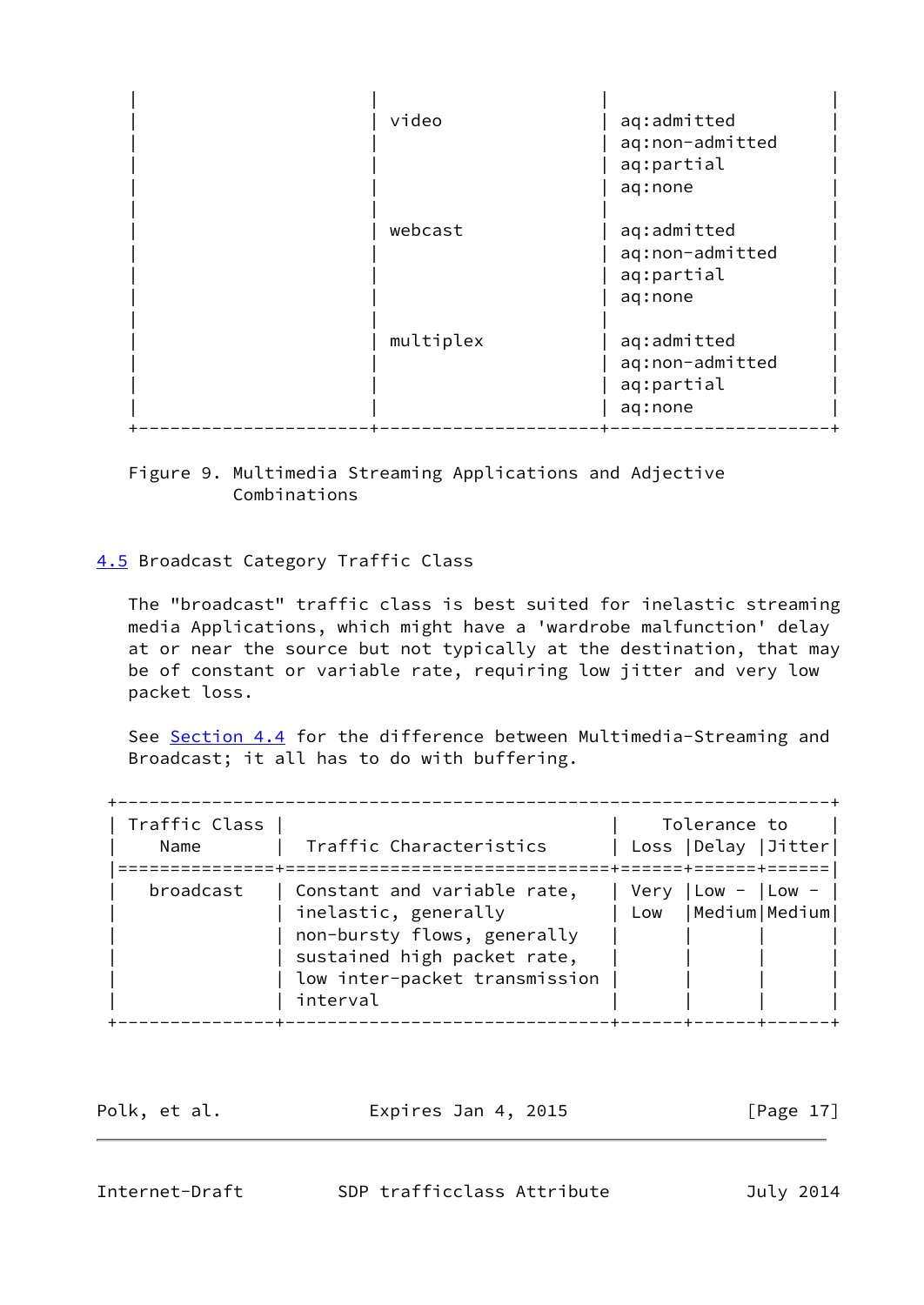Figure 10. Broadcast Traffic Characteristics

 The following application components are appropriate for use with the Broadcast category:

o audio (see [Section 4.1](#page-12-1))

o video (see [Section 4.1](#page-12-1))

o multiplex (see [Section 4.1](#page-12-1))

With adjective substrings to the above:

- o live (non-buffered) refers to various types of media broadcast without a significant delay, typically measured in milliseconds to a few seconds only.
- o surveillance one way audio from a microphone or video from a camera (e.g., observing a parking lot or building exit), typically enabled for long periods of time, usually stored at the destination.

| Category  | Application | Adjective                                                                       |
|-----------|-------------|---------------------------------------------------------------------------------|
| broadcast | audio       | surveillance<br>live<br>aq:admitted<br>aq:non-admitted<br>aq:partial<br>aq:none |
|           | video       | surveillance<br>live<br>aq:admitted<br>aq:non-admitted<br>aq:partial<br>aq:none |
|           | multiplex   | surveillance<br>live<br>aq:admitted<br>aq:non-admitted<br>aq:partial<br>aq:none |

Figure 11. Broadcast Applications and Adjective Combinations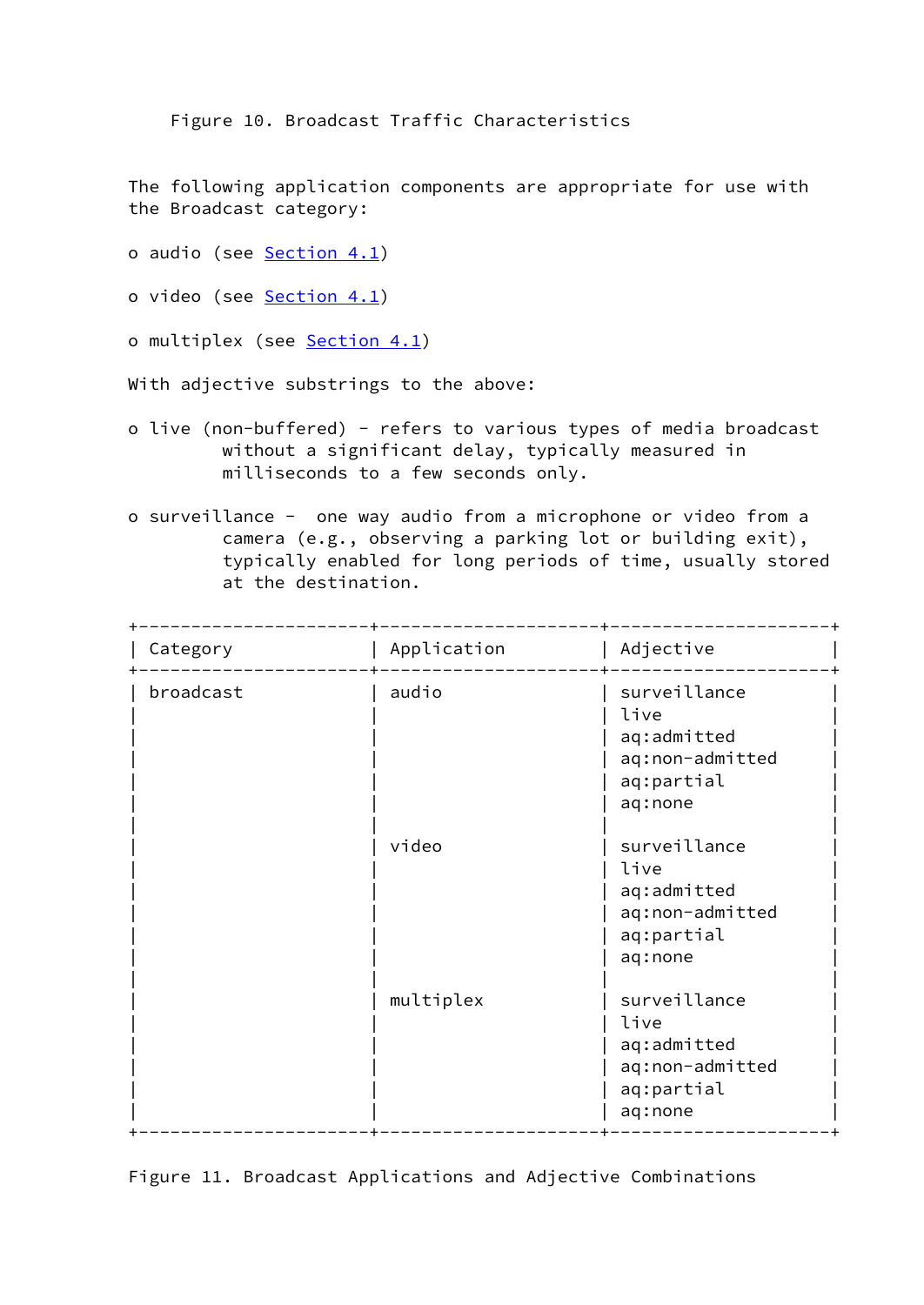#### <span id="page-21-1"></span>Internet-Draft SDP trafficclass Attribute July 2014

<span id="page-21-0"></span>[4.6](#page-21-0) Intermittent Category Traffic Class

 The "intermittent" traffic class is best suited for inconstant rate applications such as those from a sensor device, where tolerance to loss, delay and jitter is often medium to high in nature. This category is not to be used for bulk file transfers, rather it can be sometimes bursty for brief periods of time, but then not produce traffic for short or long (i.e., hours or days) durations. Nor is this category to be used for any kind of regular paced rate of transmission, no matter how long the interval.

| Traffic Class<br>Name | Traffic Characteristics                                                                                                                | Tolerance to<br>Loss   Delay   Jitter <br>. = = = = = = + = = = = |
|-----------------------|----------------------------------------------------------------------------------------------------------------------------------------|-------------------------------------------------------------------|
| intermittent          | Inconstant rate, infrequent<br>but sometimes bursty flows,<br>generally non-regular,<br>variable inter-packet<br>transmission interval | Medium Medium  High<br>$ -$ High $ -$ High $ $                    |

Figure 12. Intermittent Traffic Characteristics

 The following application components are appropriate for use with the Broadcast category:

- o text (i.e., text required by deaf users) a term for seemingly real-time transmission of text in a character-by-character fashion, often as a text equivalent to voice-based conversational services, without the timing constraints of conversational text is defined in the ITU-T Framework for multimedia services, Recommendation F.700 [\[RFC5194](https://datatracker.ietf.org/doc/pdf/rfc5194)].
- o sensor a flow containing information obtained from a sensor, such as a temperature or motion sensor.

With adjective substrings to the above:

 o there are no defined adjectives for the 'sensor' application at this time. There are many examples one could think would be viable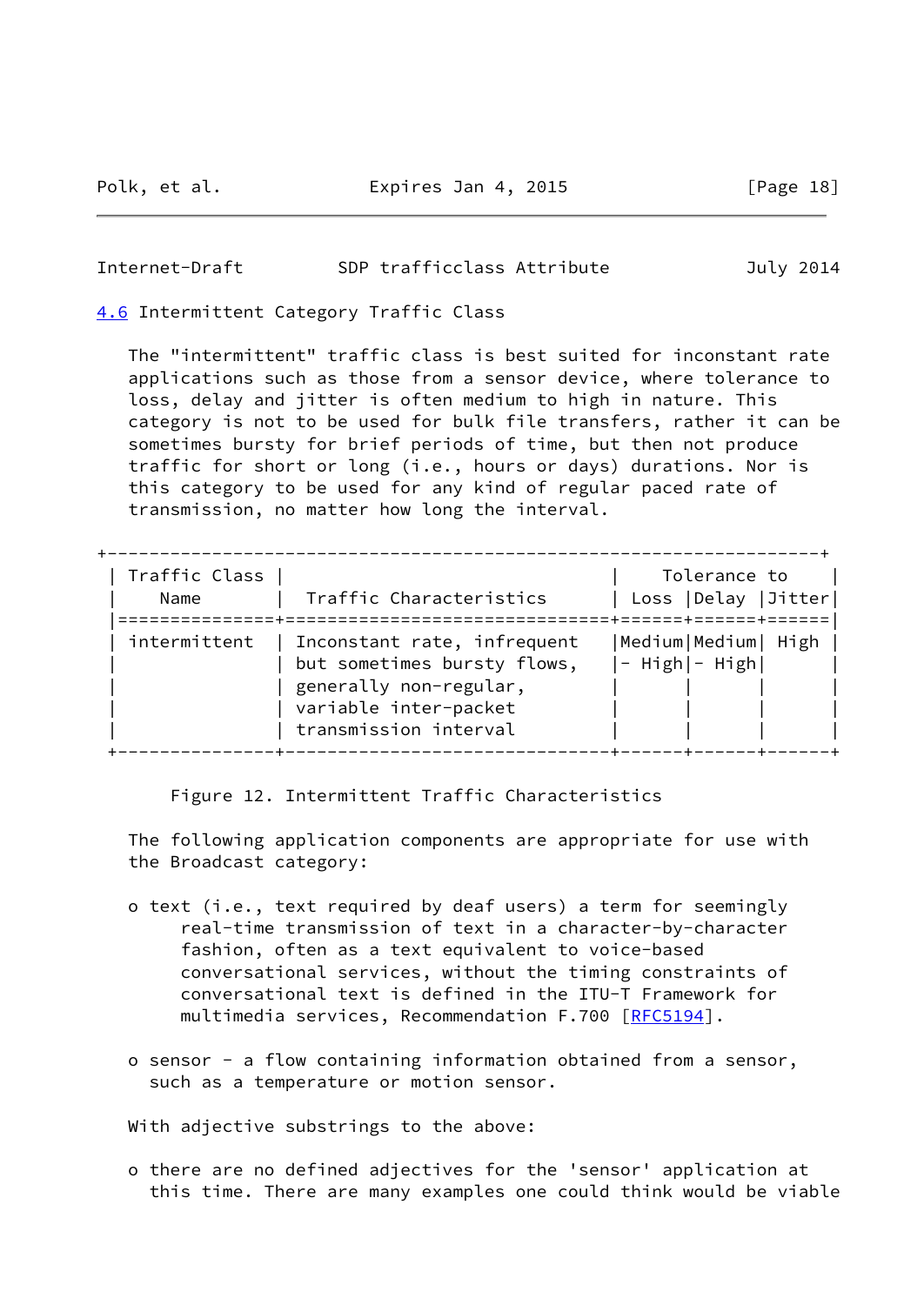adjectives, such as light, motion, temperature, magnetic fields, gravity, humidity, moisture, vibration, pressure, electrical fields, and other physical aspects of the external environment measured by the sensor.

| Category     | Application | Adjective                   |  |
|--------------|-------------|-----------------------------|--|
| intermittent | sensor      | (undefined at this<br>time) |  |

| Polk, et al. | Expires Jan 4, 2015 | [Page 19] |
|--------------|---------------------|-----------|
|              |                     |           |

<span id="page-22-1"></span>

| Internet-Draft | SDP trafficclass Attribute |                                                         | July 2014 |
|----------------|----------------------------|---------------------------------------------------------|-----------|
|                | text                       | aq:admitted<br>aq:non-admitted<br>aq:partial<br>aq:none |           |
|                |                            |                                                         |           |

Figure 13. Intermittent Applications and Adjective Combinations

## <span id="page-22-0"></span>[5](#page-22-0). Offer/Answer Behavior

 Through the inclusion of the 'trafficclass' attribute, an offer/answer exchange identifies the application type(s) for use by the endpoints within the media streams of a session. Signaling elements can use this attribute to determine the acceptability and/or treatment of that session through lower layers, communicating a desired treatment for a particular flow to endpoints using SDP, interacting with network elements using some unspecified mechanism, or having endpoints communicate with network elements using some unspecified mechanism.

 In order to understand the traffic class attribute, the SDP entity MUST check several components within the Traffic Class Label. By understand, we mean that the value of each component of the TCL is recognized, i.e., both the category and application components MUST be a recognized set for a TCL to be understood. Adjectives that are not recognized are simply ignored and MAY be discarded, however many there are. Adjectives which are not understood SHOULD NOT be discarded, as each/any adjective might be understood by some or all other downstream nodes in the signaling path.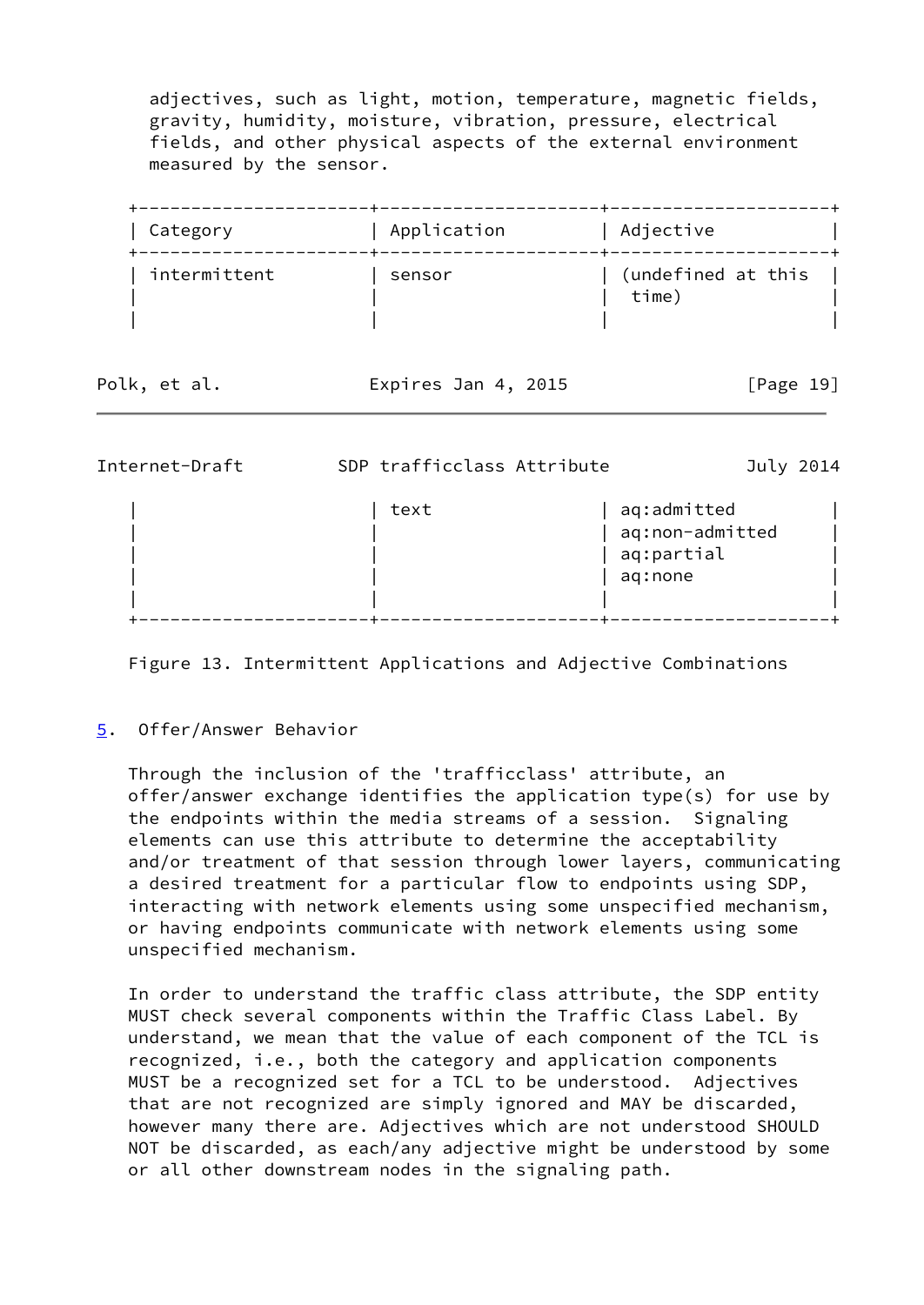The following pertains to both the receiver of an offer and receiver of an answer when either or both contain a Traffic Class Label attribute.

 1 - can the receiver of the SDP containing a trafficclass attribute successfully process the category component?

If not, the attribute SHOULD be ignored.

If yes, it checks the application component.

 2 - can the receiver of the SDP containing a trafficclass attribute successfully process the application component?

 If not, the answerer needs to check if it has a local policy to proceed without an application component. The default for this situation is as if the category component was not understood, meaning the attribute SHOULD be ignored.

If yes, it checks to see if there are any adjective components

|  | Polk, et al. | Expires Jan 4, 2015 | [Page 20] |
|--|--------------|---------------------|-----------|
|--|--------------|---------------------|-----------|

<span id="page-23-1"></span>

| Internet-Draft | SDP trafficclass Attribute | July 2014 |
|----------------|----------------------------|-----------|
|----------------|----------------------------|-----------|

present in this attribute to start its classification.

 3 - can the receiver of the SDP containing a trafficclass attribute successfully process the adjective component or components if any are present?

 If not present, process and match the trafficclass label value as is.

 If yes, determine if there is more than one. Search for each that is understood. Any adjectives not understood are to be ignored, as if they are not present. Match all remaining understood components according to local policy and process attribute.

<span id="page-23-0"></span>[5.1](#page-23-0) Offer Behavior

 Offerers include the 'trafficclass' attribute within a single string per m= line comprised of at least a category and application component (see [Section 4\)](#page-12-0) to establish the non-generic classification of the media stream between the answerer and the offerer. The offerer can also include one or more adjective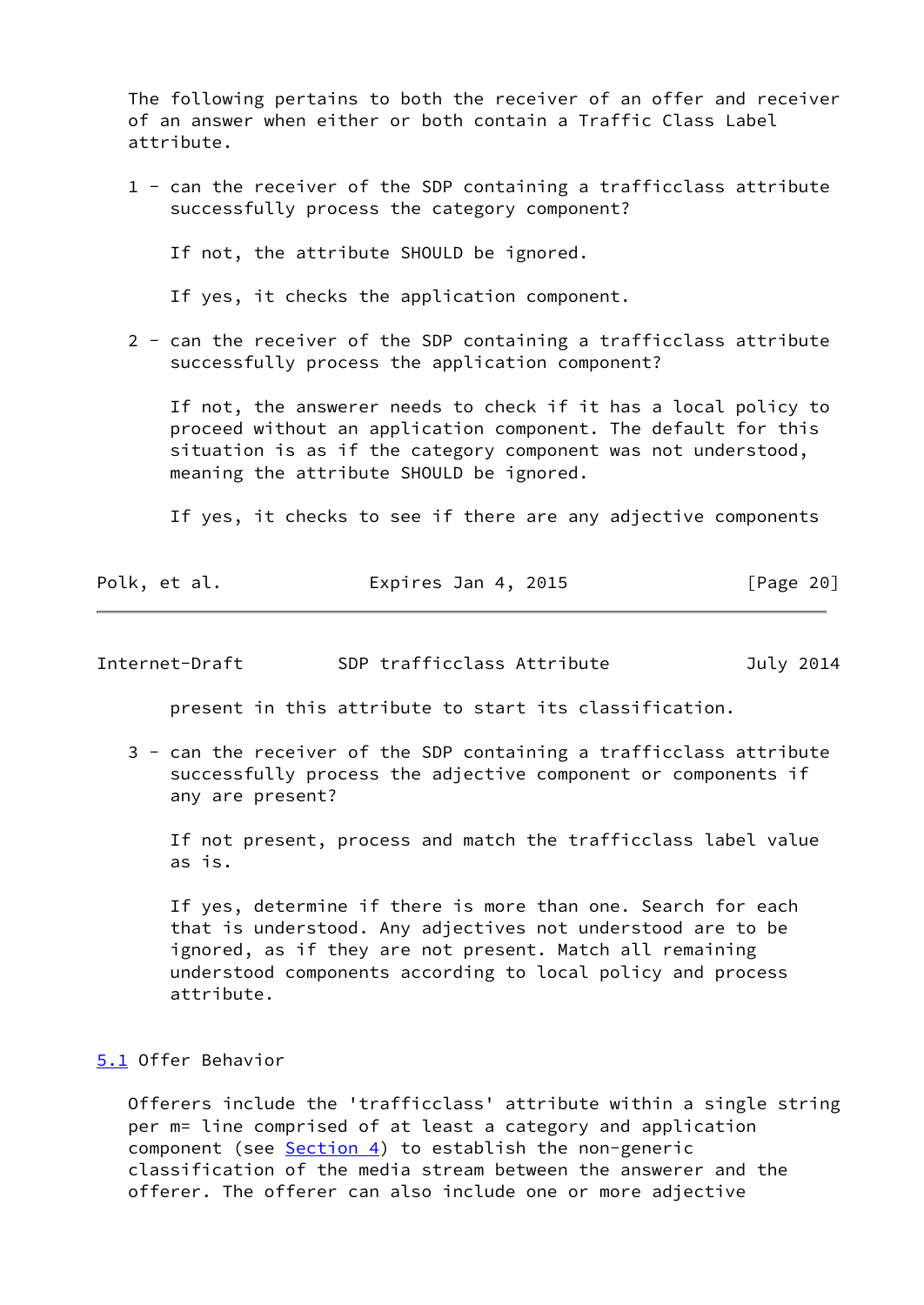components, which might be a combination of registered and private adjectives to further refine the identification of what this particular media stream is.

 Session Border Controllers (SBC) at domain boundaries can change this attribute through local policy.

<span id="page-24-0"></span>[5.2](#page-24-0) Answer Behavior

 Upon receiving an offer containing a 'trafficclass' attribute, if the offer is accepted - including the ability to process the 3 bulleted rules in Section 5.0, the answerer will use this attribute to classify the media level traffic accordingly towards the offerer.

 The answerer will answer the offer with its own 'trafficclass' attribute, which will likely be the same value, although this is not mandatory (at this time). The Offerer will process the received answer just as the answerer processed the offer. In other words, the processing steps and rules are identical for each end (see [Section](#page-22-0) [5](#page-22-0)).

 An Answer MAY have a 'trafficclass' attribute when one was not in the offer. This will at least aid the local domain, and perhaps each domain the session transits, to categorize and in some cases group the media-types of this session.

| Polk, et al. | Expires Jan 4, 2015 | [Page 21] |
|--------------|---------------------|-----------|
|              |                     |           |

Internet-Draft SDP trafficclass Attribute July 2014

<span id="page-24-1"></span>[6](#page-24-1). Security considerations

The security considerations from [RFC 4566](https://datatracker.ietf.org/doc/pdf/rfc4566) are also applicable, particularly since intermediary devices might be able to look at an m= line and determine, not only is it audio, but that it is presentation-audio (i.e.,

 'multimedia-conferencing.presentation-audio') versus conversational audio.

[RFC 5897](https://datatracker.ietf.org/doc/pdf/rfc5897) [\[RFC5897](https://datatracker.ietf.org/doc/pdf/rfc5897)] discusses many of the pitfalls of service classification, which is similar enough to this idea of traffic classification to apply here as well. That document highly recommends the user not being able to set any classification. Barring a hack within an endpoint (i.e., to intentionally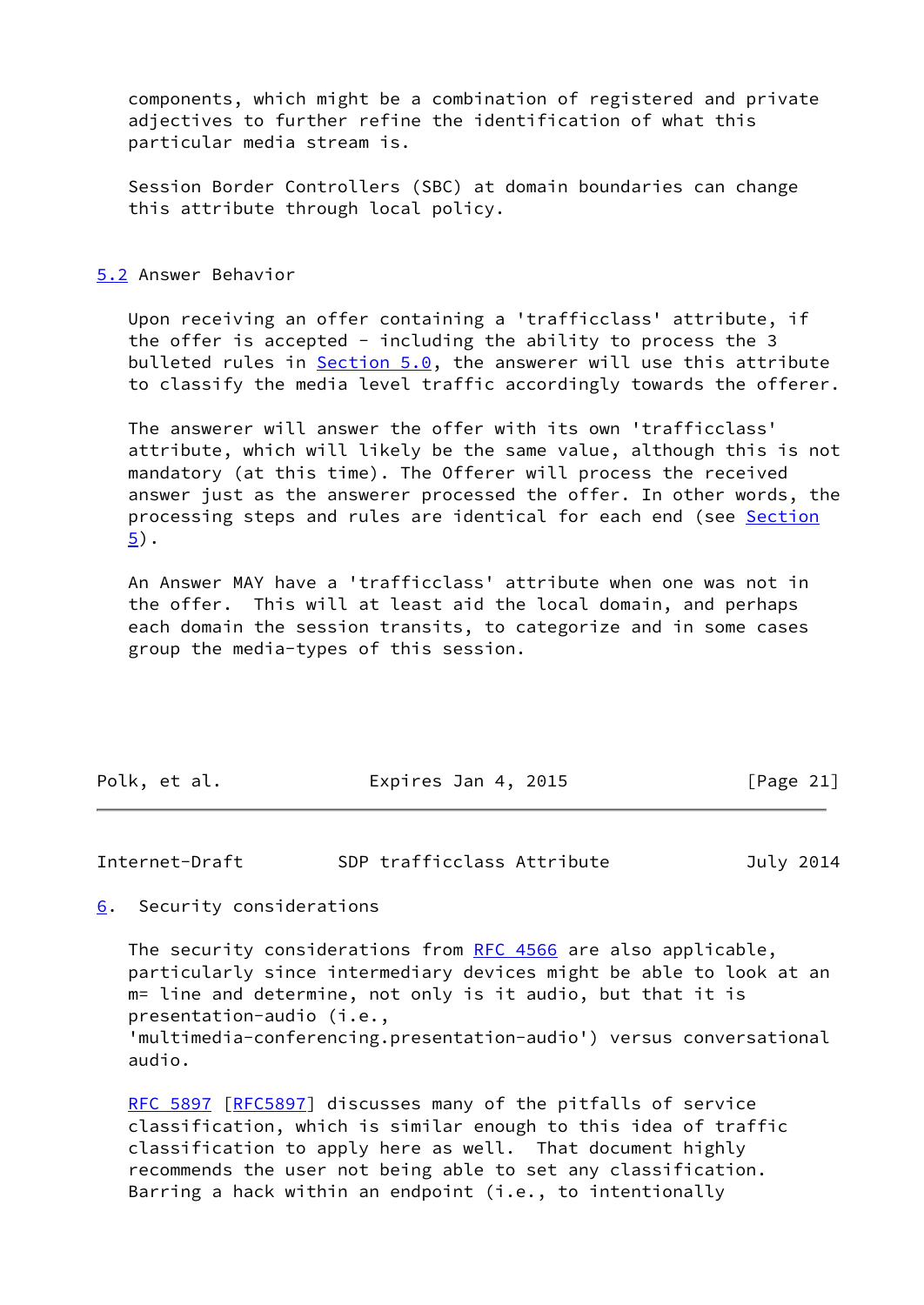misclassifying (i.e., lying) about which classification an RTP stream is), this document's solution makes the classification part of the signaling between endpoints, which is recommended by [RFC](https://datatracker.ietf.org/doc/pdf/rfc5897) [5897](https://datatracker.ietf.org/doc/pdf/rfc5897).

<span id="page-25-0"></span>[7](#page-25-0). IANA considerations

<span id="page-25-1"></span>[7.1](#page-25-1) Registration of the SDP 'trafficclass' Attribute

 This document requests IANA to register the following SDP att-field under the Session Description Protocol (SDP) Parameters registry:

Contact name: jmpolk@cisco.com

Attribute name: trafficclass

Long-form attribute name: Traffic Classification

Type of attribute: Media levels

Subject to charset: No

 Purpose of attribute: To indicate the Traffic Classification application for this session

Allowed attribute values: IANA Registered Tokens

Registration Procedures: (there are multiple [RFC5226](https://datatracker.ietf.org/doc/pdf/rfc5226) registration procedures; see below within each sub-section)

 Designated Experts: James Polk (jmpolk@cisco.com) Paul Jones (paulej@packetizer.com)

Type SDP Name SDP Name Reference ---- ------------------ -------- att-field (media level)

| Polk, et al. | Expires Jan 4, 2015 | [Page 22] |
|--------------|---------------------|-----------|
|--------------|---------------------|-----------|

| SDP trafficclass Attribute<br>July 2014<br>Internet-Draft |  |
|-----------------------------------------------------------|--|
|-----------------------------------------------------------|--|

trafficclass [this document]

<span id="page-25-2"></span>[7.2](#page-25-2) The Traffic Classification Category Registration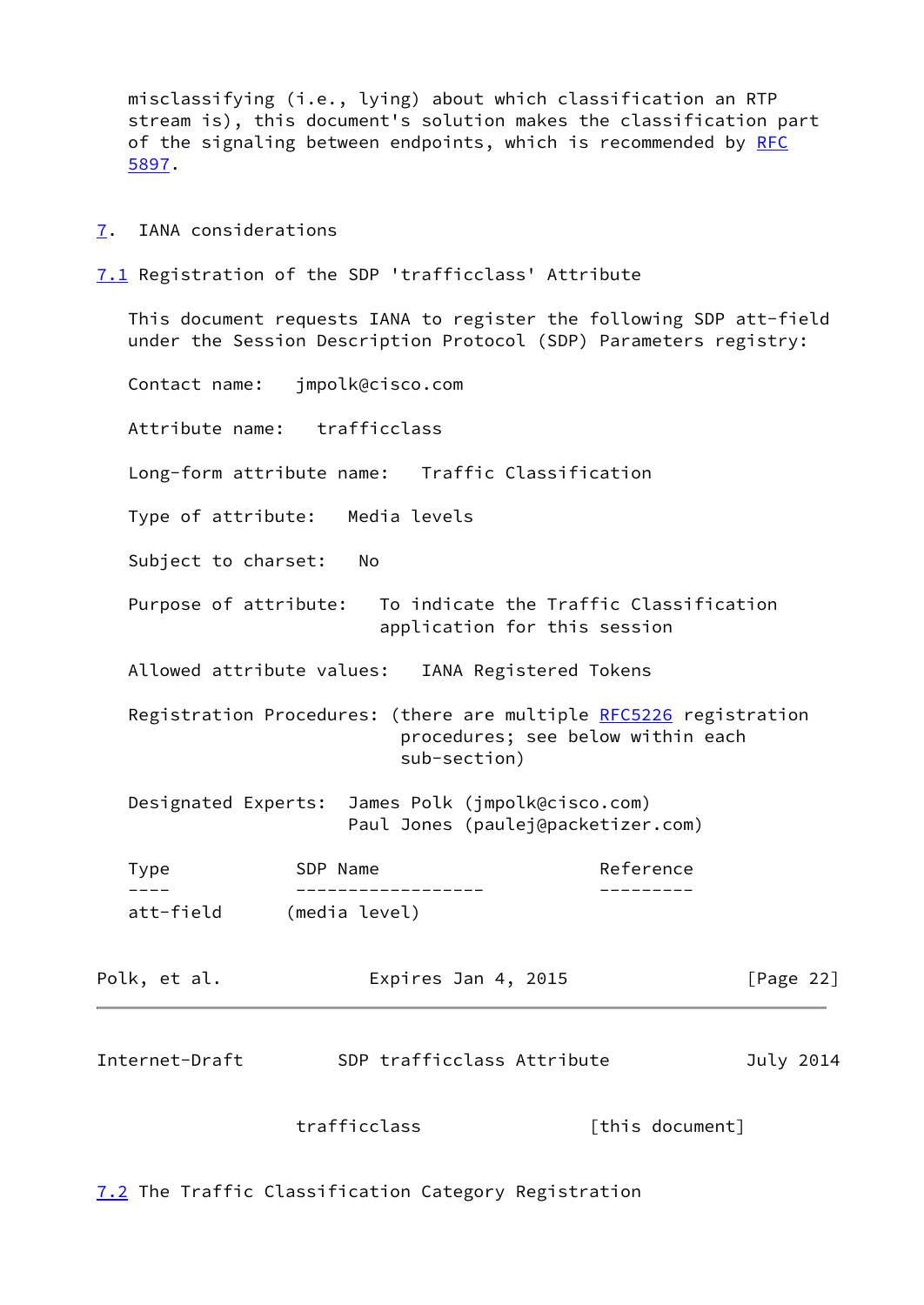This document requests IANA to create a new registry for the traffic category classes similar to the following table within the Session Description Protocol (SDP) Parameters registry:

 Registry Name: "trafficclass" SDP Category Attribute Values Reference: [this document] Registration Procedures: Standards Action Required [[RFC5226\]](https://datatracker.ietf.org/doc/pdf/rfc5226)

| Category Values         | Reference       |
|-------------------------|-----------------|
|                         |                 |
| broadcast               | [this document] |
| realtime-interactive    | [this document] |
| multimedia-conferencing | [this document] |
| multimedia-streaming    | [this document] |
| conversational          | [this document] |
| intermittent            | [this document] |
|                         |                 |

<span id="page-26-0"></span>[7.3](#page-26-0) The Traffic Classification Application Type Registration

 This document requests IANA to create a new registry for the traffic application classes similar to the following table within the Session Description Protocol (SDP) Parameters registry:

 Registry Name: "trafficclass" SDP Application Attribute Values Reference: [this document] Registration Procedures: Specification Required [\[RFC5226](https://datatracker.ietf.org/doc/pdf/rfc5226)]

| Application Values  |       |                 |
|---------------------|-------|-----------------|
|                     |       |                 |
|                     |       | [this document] |
| video               |       | [this document] |
| text                |       | [this document] |
| application-sharing |       | [this document] |
| presentation-data   |       | [this document] |
| presentation-video  |       | [this document] |
| presentation-audio  |       | [this document] |
| whiteboarding       |       | [this document] |
| instant-messaging   |       | [this document] |
| gaming              |       | [this document] |
| remote-desktop      |       | [this document] |
| telemetry           |       | [this document] |
| multiplex           |       | [this document] |
| webcast             |       | [this document] |
| sensor              |       | [this document] |
|                     | audio | Reference       |

Polk, et al. **Expires Jan 4, 2015** [Page 23]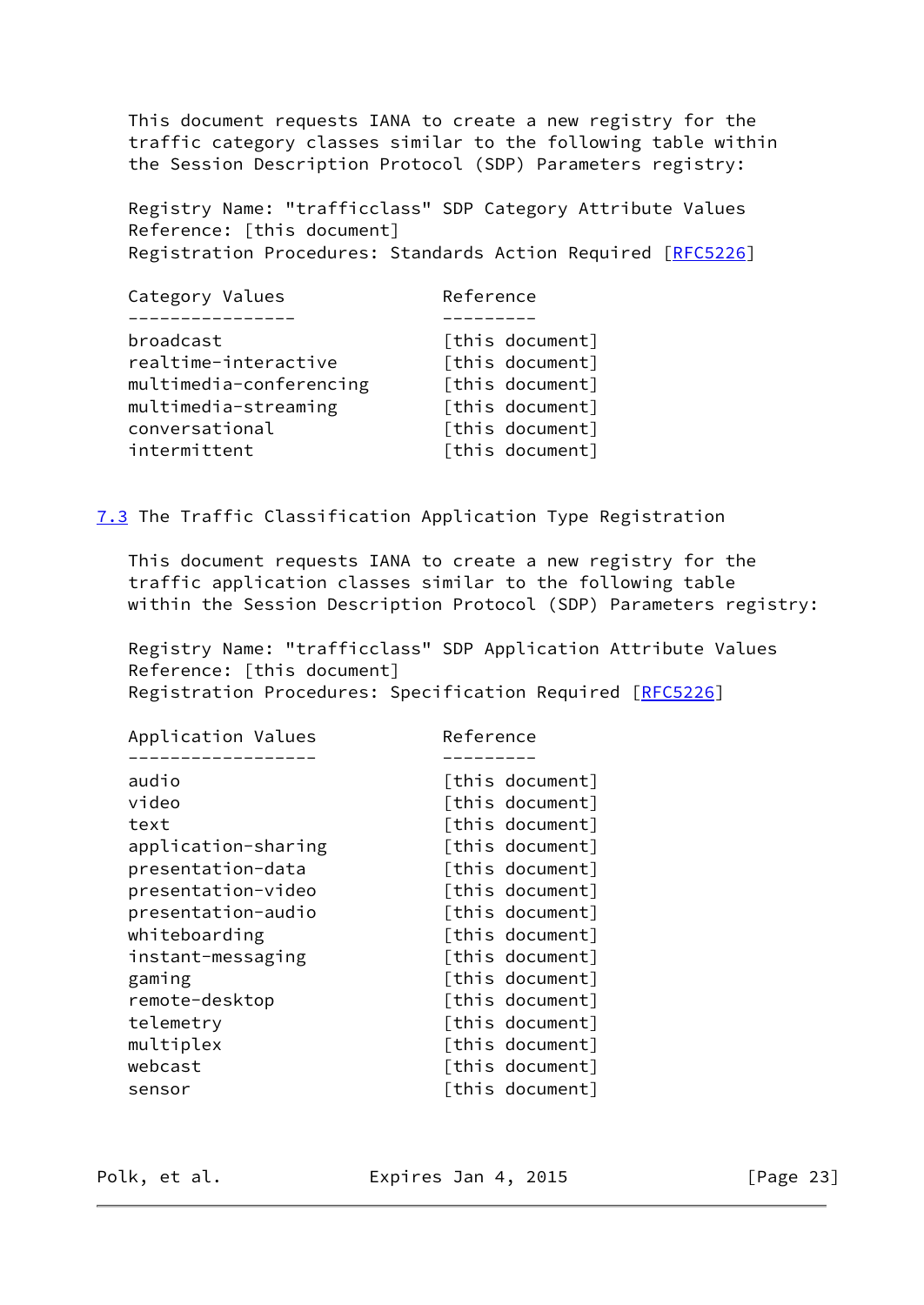<span id="page-27-0"></span>[7.4](#page-27-0) The Traffic Classification Adjective Registration

 This document requests IANA to create a new registry for the traffic adjective values similar to the following table within the Session Description Protocol (SDP) Parameters registry:

 Registry Name: "trafficclass" SDP Adjective Attribute Values Reference: [this document] Registration Procedures: Specification Required [\[RFC5226](https://datatracker.ietf.org/doc/pdf/rfc5226)]

| Adjective Values | Reference       |
|------------------|-----------------|
|                  |                 |
| immersive        | [this document] |
| avconf           | [this document] |
| realtime         | [this document] |
| web              | [this document] |
| virtual          | [this document] |
| live             | [this document] |
| surveillance     | [this document] |
| aq:admitted      | [this document] |
| aq:non-admitted  | [this document] |
| aq:partial       | [this document] |
| aq:none          | [this document] |
|                  |                 |

<span id="page-27-1"></span>[7.5](#page-27-1) The Traffic Classification Component Mapping

<span id="page-27-2"></span>[7.5.1](#page-27-2) Broadcast Applications and Adjective Combinations

 This document requests IANA to create a new registry for the Broadcast category mapping similar to Figure 11 in [Section 4.5](#page-19-0) of this document within the Session Description Protocol (SDP) Parameters registry:

 Registry Name: Broadcast Applications and Adjective Combinations Table Reference: [this document] Registration Procedures: Specification Required [\[RFC5226](https://datatracker.ietf.org/doc/pdf/rfc5226)]

<span id="page-27-3"></span>[7.5.2](#page-27-3) Realtime Interactive Applications and Adjective Combinations

 This document requests IANA to create a new registry for the Realtime Interactive category mapping similar to Figure 7 in [Section](#page-16-0) [4.3](#page-16-0) of this document within the Session Description Protocol (SDP) Parameters registry: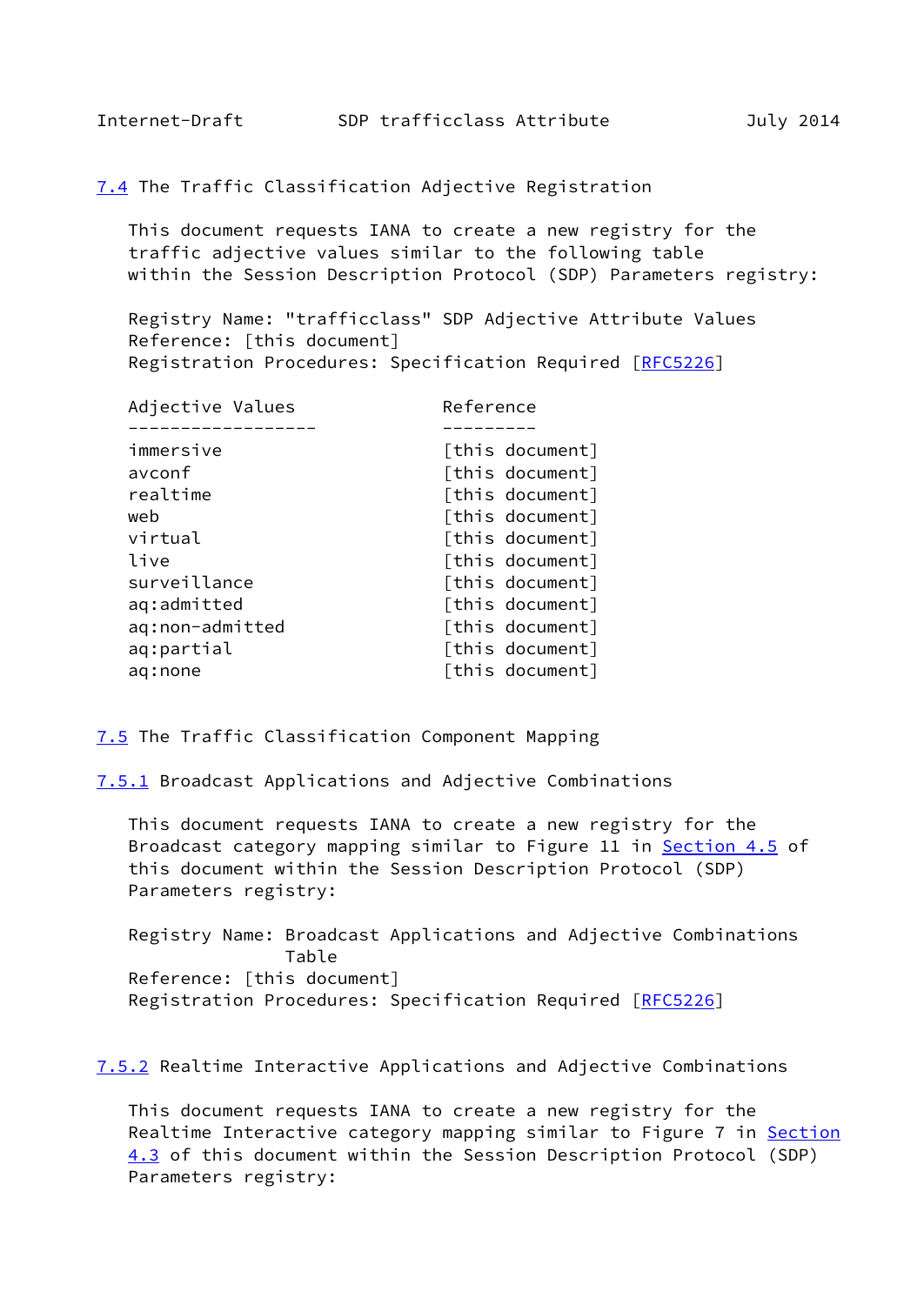Registry Name: Realtime Interactive Applications and Adjective Combinations Table Reference: [this document] Registration Procedures: Specification Required [\[RFC5226](https://datatracker.ietf.org/doc/pdf/rfc5226)]

| Polk, et al. | Expires Jan 4, 2015 | [Page 24] |
|--------------|---------------------|-----------|
|              |                     |           |

<span id="page-28-0"></span>Internet-Draft SDP trafficclass Attribute July 2014

<span id="page-28-1"></span>[7.5.3](#page-28-1) Multimedia Conferencing Applications and Adjective Combinations

 This document requests IANA to create a new registry for the Multimedia Conferencing category mapping similar to Figure 5 in [Section 4.2](#page-14-0) of this document within the Session Description Protocol (SDP) Parameters registry:

 Registry Name: Multimedia Conferencing Applications and Adjective Combinations Table Reference: [this document] Registration Procedures: Specification Required [\[RFC5226](https://datatracker.ietf.org/doc/pdf/rfc5226)]

<span id="page-28-2"></span>[7.5.4](#page-28-2) Multimedia-Streaming Applications and Adjective Combinations

 This document requests IANA to create a new registry for the Multimedia-Streaming category mapping similar to Figure 9 in [Section](#page-17-0) [4.4](#page-17-0) of this document within the Session Description Protocol (SDP) Parameters registry:

 Registry Name: Multimedia-Streaming Applications and Adjective Combinations Table Reference: [this document] Registration Procedures: Specification Required [\[RFC5226](https://datatracker.ietf.org/doc/pdf/rfc5226)]

<span id="page-28-3"></span>[7.5.5](#page-28-3) Conversational Applications and Adjective Combinations

 This document requests IANA to create a new registry for the conversational category mapping similar to Figure 3 in [Section 4.1](#page-12-1) of this document within the Session Description Protocol (SDP) Parameters registry:

 Registry Name: Conversational Applications and Adjective Combinations Table Reference: [this document] Registration Procedures: Specification Required [\[RFC5226](https://datatracker.ietf.org/doc/pdf/rfc5226)]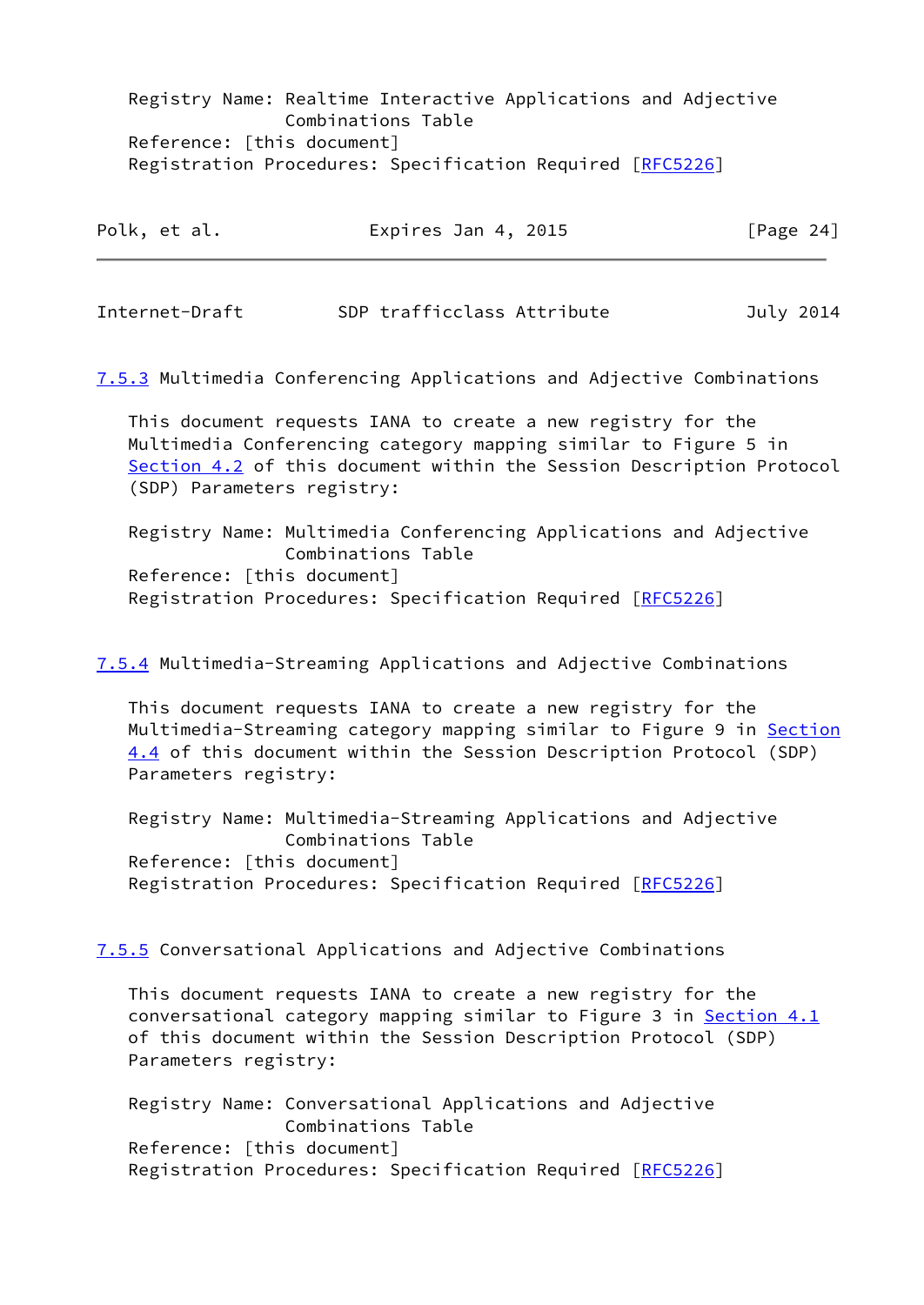<span id="page-29-4"></span>

| 7.5.6 Intermittent Applications and Adjective Combinations                                                                                                                                                                 |
|----------------------------------------------------------------------------------------------------------------------------------------------------------------------------------------------------------------------------|
| This document requests IANA to create a new registry for the<br>intermittent category mapping similar to Table 13 in Section 4.6 of<br>this document within the Session Description Protocol (SDP)<br>Parameters registry: |
| Registry Name: Intermittent Applications and Adjective<br>Combinations Table                                                                                                                                               |
| Reference: [this document]                                                                                                                                                                                                 |
| Registration Procedures: Specification Required [RFC5226]                                                                                                                                                                  |
|                                                                                                                                                                                                                            |
|                                                                                                                                                                                                                            |

| Polk, et al. | Expires Jan 4, 2015 | [Page 25] |
|--------------|---------------------|-----------|
|              |                     |           |

<span id="page-29-3"></span>Internet-Draft SDP trafficclass Attribute July 2014

<span id="page-29-5"></span>[7.6](#page-29-5) Designated Expert Reviewers

 The following will be the designated expert reviewers of new 'trafficclass' registry requests:

- James Polk <jmpolk@cisco.com>
- Paul E. Jones <paulej@packetizer.com>

 There SHALL remain two designated Expert reviewers at all times. The MMUSIC WG chairs should be consulted for replacements, if one or both are needed.

#### <span id="page-29-0"></span>[8](#page-29-0). Acknowledgments

 To Dave Oran, Toerless Eckert, Henry Chen, David Benham, David Benham, Mo Zanty, Michael Ramalho, Glen Lavers, Charles Ganzhorn, Paul Kyzivat, Greg Edwards, Charles Eckel, Dan Wing, Cullen Jennings and Peter Saint-Andre for their comments and suggestions.

<span id="page-29-1"></span>[9](#page-29-1). References

<span id="page-29-2"></span>[9.1](#page-29-2). Normative References

 [RFC2119] S. Bradner, "Key words for use in RFCs to Indicate Requirement Levels", [RFC 2119](https://datatracker.ietf.org/doc/pdf/rfc2119), March 1997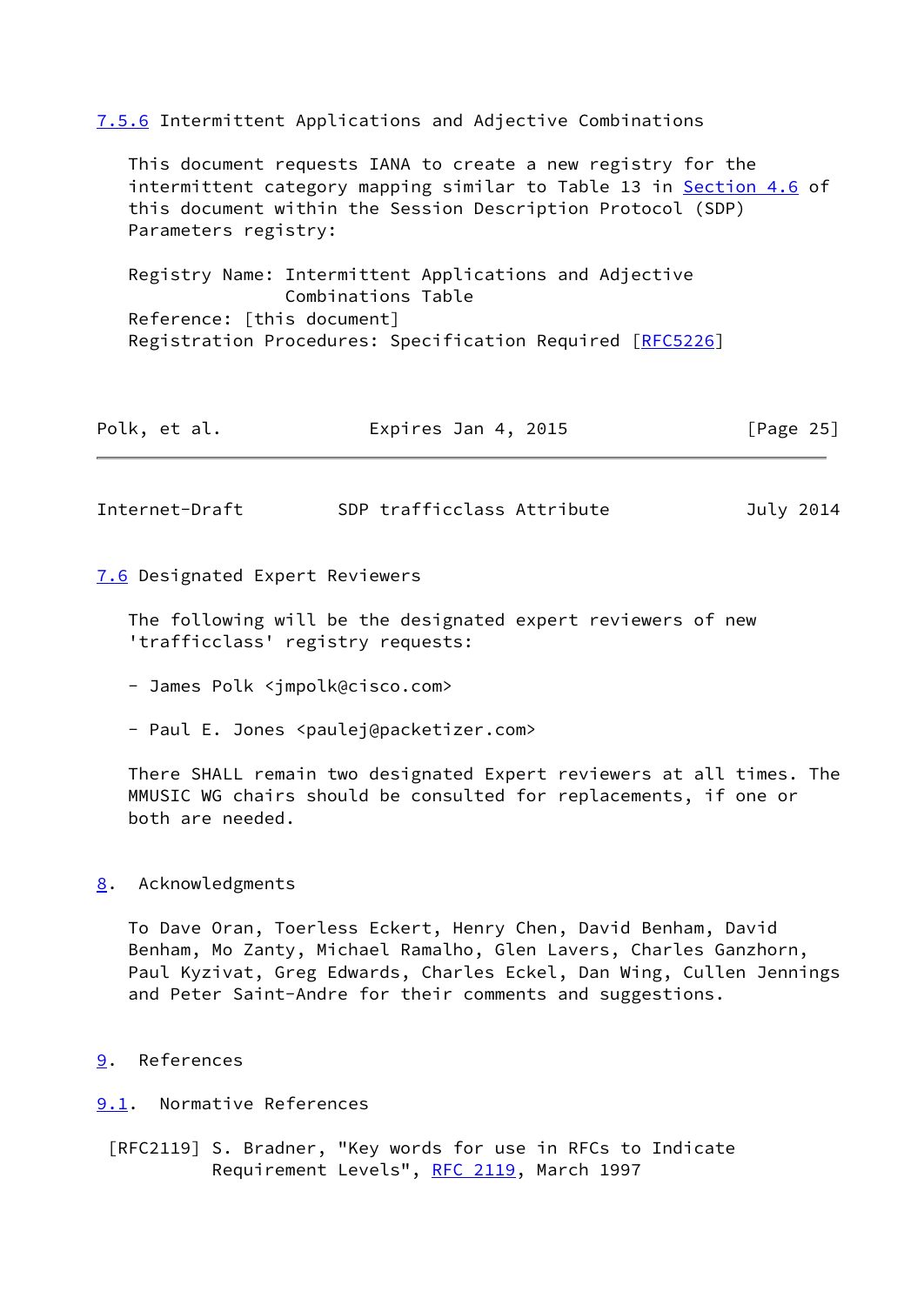- [RFC2205] R. Braden, Ed., L. Zhang, S. Berson, S. Herzog, S. Jamin, "Resource ReSerVation Protocol (RSVP) -- Version 1 Functional Specification", [RFC 2205,](https://datatracker.ietf.org/doc/pdf/rfc2205) September 1997
- [RFC2474] K. Nichols, S. Blake, F. Baker, D. Black, "Definition of the Differentiated Services Field (DS Field) in the IPv4 and IPv6 Headers ", [RFC 2474](https://datatracker.ietf.org/doc/pdf/rfc2474), December 1998
- [RFC2872] Y. Bernet, R. Pabbati, "Application and Sub Application Identity Policy Element for Use with RSVP", [RFC 2872,](https://datatracker.ietf.org/doc/pdf/rfc2872) June 2000
- [RFC3550] Schulzrinne, H., Casner, S., Frederick, R., and V. Jacobson, "RTP: A Transport Protocol for Real-Time Applications", STD 64, [RFC 3550,](https://datatracker.ietf.org/doc/pdf/rfc3550) July 2003.
- [RFC4080] R. Hancock, G. Karagiannis, J. Loughney, S. Van den Bosch, "Next Steps in Signaling (NSIS): Framework", [RFC 4080](https://datatracker.ietf.org/doc/pdf/rfc4080), June 2005
- [RFC4124] F. Le Faucheur, Ed., " Protocol Extensions for Support of Diffserv-aware MPLS Traffic Engineering ", [RFC 4124,](https://datatracker.ietf.org/doc/pdf/rfc4124)

| Polk, et al. | Expires Jan 4, 2015 |  | [Page 26] |  |
|--------------|---------------------|--|-----------|--|
|--------------|---------------------|--|-----------|--|

<span id="page-30-0"></span>Internet-Draft SDP trafficclass Attribute July 2014

June 2005

[RFC4566] M. Handley, V. Jacobson, C. Perkins, "SDP: Session

Description Protocol", [RFC 4566,](https://datatracker.ietf.org/doc/pdf/rfc4566) July 2006

- [RFC5226] T. Narten, H. Alvestrand, "Guidelines for Writing an IANA Considerations Section in RFCs", [RFC 5226](https://datatracker.ietf.org/doc/pdf/rfc5226), May 2008
- [RFC5234] Crocker, D., Ed., and P. Overell, "Augmented BNF for Syntax Specifications: ABNF", STD 68, [RFC 5234,](https://datatracker.ietf.org/doc/pdf/rfc5234) January 2008.
- [RFC5547] M. Garcia-Martin, M. Isomaki, G. Camarillo, S. Loreto, P. , Kyzivat, "A Session Description Protocol (SDP) Offer/Answer Mechanism to Enable File Transfer ", [RFC 5547](https://datatracker.ietf.org/doc/pdf/rfc5547), May 2009
- [RFC5865] F. Baker, J. Polk, M. Dolly, "A Differentiated Services Code Point (DSCP) for Capacity-Admitted Traffic", [RFC 5865](https://datatracker.ietf.org/doc/pdf/rfc5865), May 2010
- [RFC5897] J. Rosenberg, "Identification of Communications Services in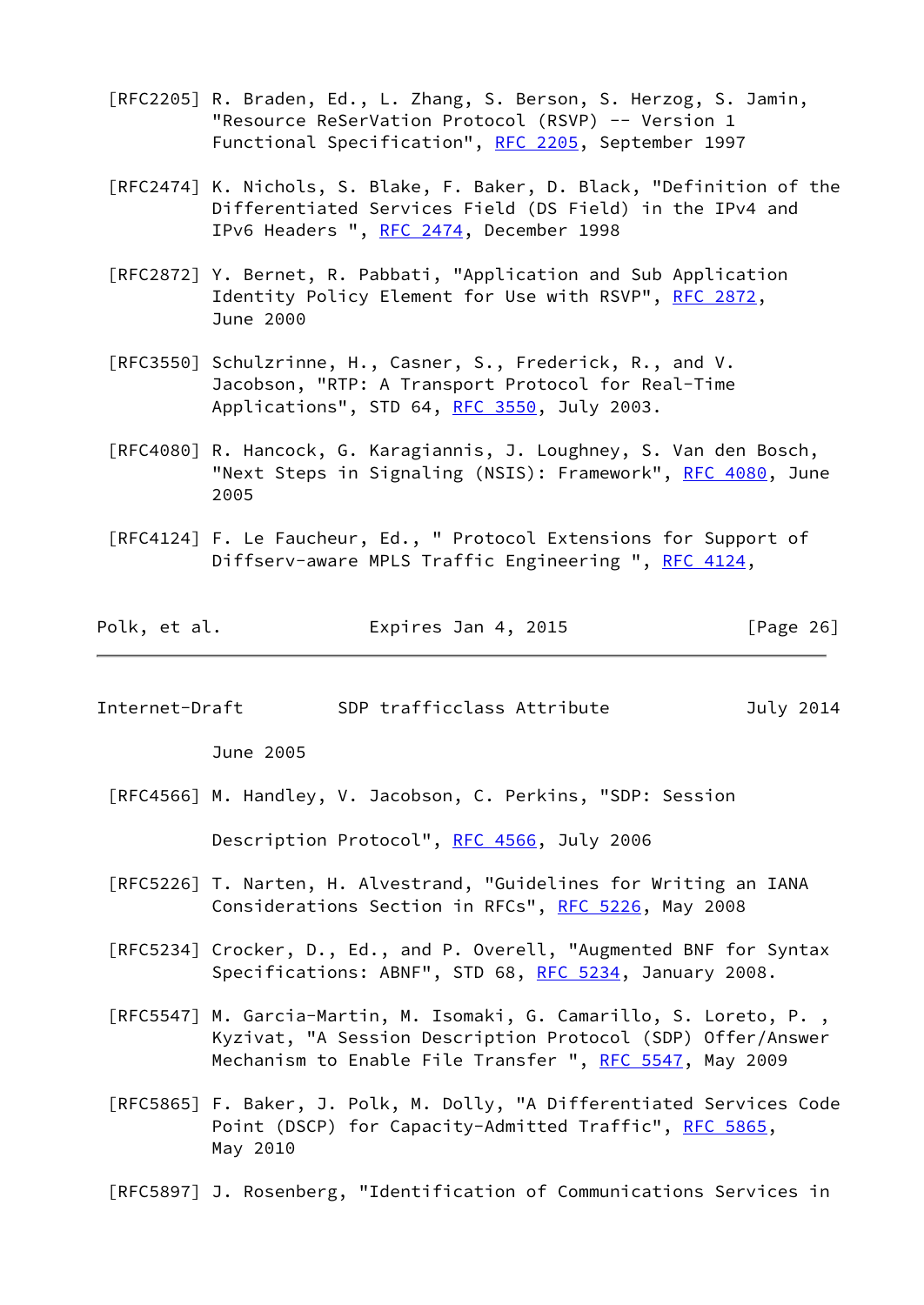the Session Initiation Protocol (SIP)", [RFC 5897](https://datatracker.ietf.org/doc/pdf/rfc5897), June 2010

- <span id="page-31-1"></span><span id="page-31-0"></span>[9.2](#page-31-0). Informative References
	- [RFC4594] J. Babiarz, K. Chan, F Baker, "Configuration Guidelines for Diffserv Service Classes", [RFC 4594,](https://datatracker.ietf.org/doc/pdf/rfc4594) August 2006
	- [ID-RSVP-PROF] J. Polk, S. Dhesikan, "Resource Reservation Protocol (RSVP) Application-ID Profiles for Voice and Video Streams", work in progress, Feb 2013

Author's Addresses

 James Polk 3913 Treemont Circle Colleyville, Texas, USA +1.818.271.3552

mailto: jmpolk@cisco.com

 Subha Dhesikan 170 W Tasman St San Jose, CA, USA +1.408-902-3351

mailto: sdhesika@cisco.com

<span id="page-31-2"></span>

| Polk, et al.                                                                              | Expires Jan 4, 2015                       | [Page $27$ ] |
|-------------------------------------------------------------------------------------------|-------------------------------------------|--------------|
| Internet-Draft                                                                            | SDP trafficclass Attribute                | July 2014    |
| Paul E. Jones<br>7025 Kit Creek Rd.<br>Research Triangle Park, NC, USA<br>+1 919 476 2048 |                                           |              |
| mailto: paulej@packetizer.com                                                             |                                           |              |
|                                                                                           | Appendix - Changes from Previous Versions |              |
| $A.1$ From -04 to -05                                                                     |                                           |              |
|                                                                                           |                                           |              |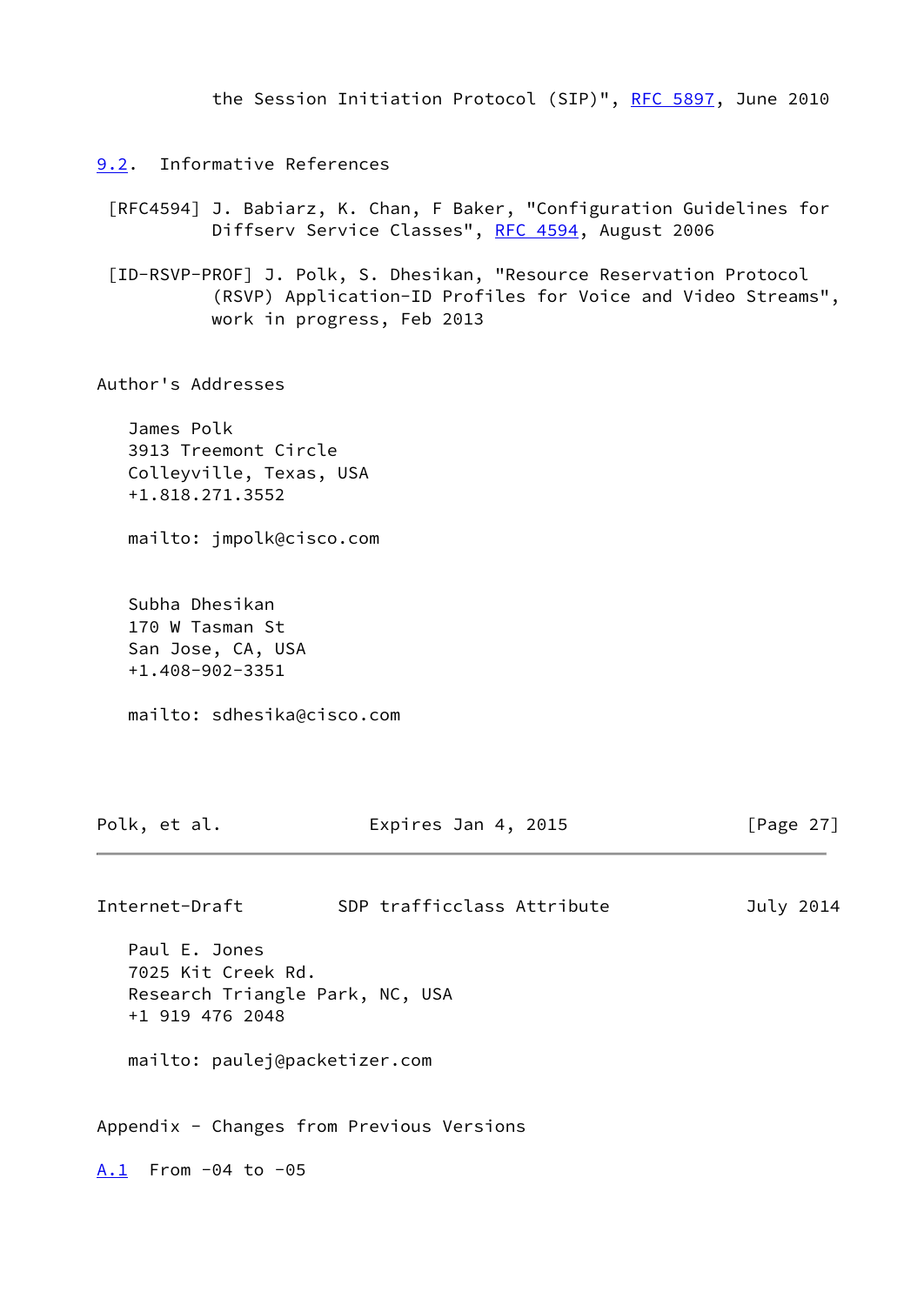These are the following changes made between the WG -03 version and the -04 version:

- general clean-up of text.
- added presentation-video and presentation-audio to the multimedia-conferencing section.
- brought forward the text describing how a SDP entity handles receiving a session description containing the trafficclass attribute to **Section 5**, from 5.2.
- added [RFC 5547](https://datatracker.ietf.org/doc/pdf/rfc5547) as a normative reference.
- expended the security considerations section.

<span id="page-32-0"></span>[A.2](#page-32-0) From -03 to -04

 These are the following changes made between the WG -03 version and the -04 version:

- minimal text changes.
- introduced the "intermittent" category based on IETF86 feedback in the WG.

<span id="page-32-1"></span>[A.3](#page-32-1) From -02 to -03

 These are the following changes made between the WG -02 version and the -03 version:

- Rearranged a fair amount of text
- Separated and defined the components into separate subsections.
- built 5 different tables, one per category, that lists within each category - what applications are appropriate as well as what adjectives are appropriate for each application within that

| Polk, et al. | Expires Jan 4, 2015 | [Page 28] |
|--------------|---------------------|-----------|
|              |                     |           |

Internet-Draft SDP trafficclass Attribute July 2014

category.

- added the 'partial' admission qualifier for those flows that have